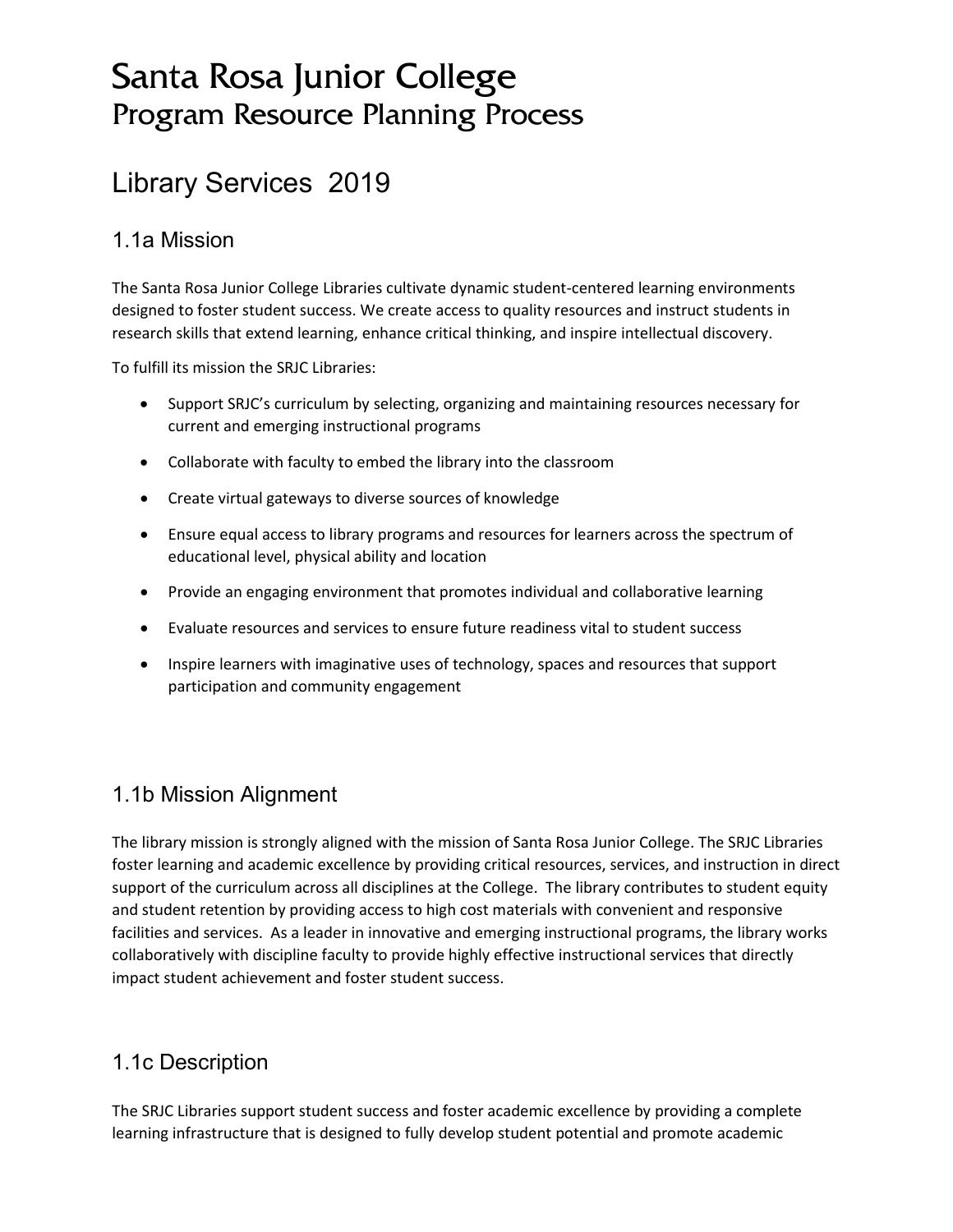success. Through varied instructional environments, access to curriculum-based resources and collections, and state-of-the-art learning facilities, students obtain what they need to learn and succeed.

The libraries are the most heavily used instructional spaces at the college. Carefully selected collections of both traditional and rich-media digital materials, plus excellent services are designed to extend learning beyond the library's walls, allow SRJC students to excel at the college and beyond. At the SRJC Libraries, knowledge exploration is central to student learning. Students use leading-edge research tools and a wide array of learning resources to find information in support of their class assignments. An innovative and varied information literacy instruction program supports critical thinking, academic honesty, and academic achievement.

# 1.1d Hours of Office Operation and Service by Location

The SRJC Libraries provide the only service consistently available to students throughout the day, into the night and over weekends.

### **Doyle Library | Santa Rosa Campus**

#### **Fall and Spring (70 hrs per week):**

M-Th 7:45 AM -10:00 PM F 9:00 AM - 5:00 PM Sa 9:00 AM - 3:00 PM

#### **Summer – 8 week session:**

M-T: 9:00 AM - 5:00 PM W-Th: 9:00 AM - 5:00 PM

### **Mahoney Library | Petaluma Campus**

### **Fall and Spring (52 hrs per week):**

M-Th 7:45 AM -7:00 PM

- F 1000 AM 2:00 PM
- Sa 10:00 AM 2:00 PM

#### **Summer – 6 week session:**

M-Th: 10:00 AM - 2:00 PM

The libraries also offer opening hours during spring break and extended hours during finals week.

### 1.2 Program/Unit Context and Environmental Scan

#### **PROGRAM ACHIEVEMENTS**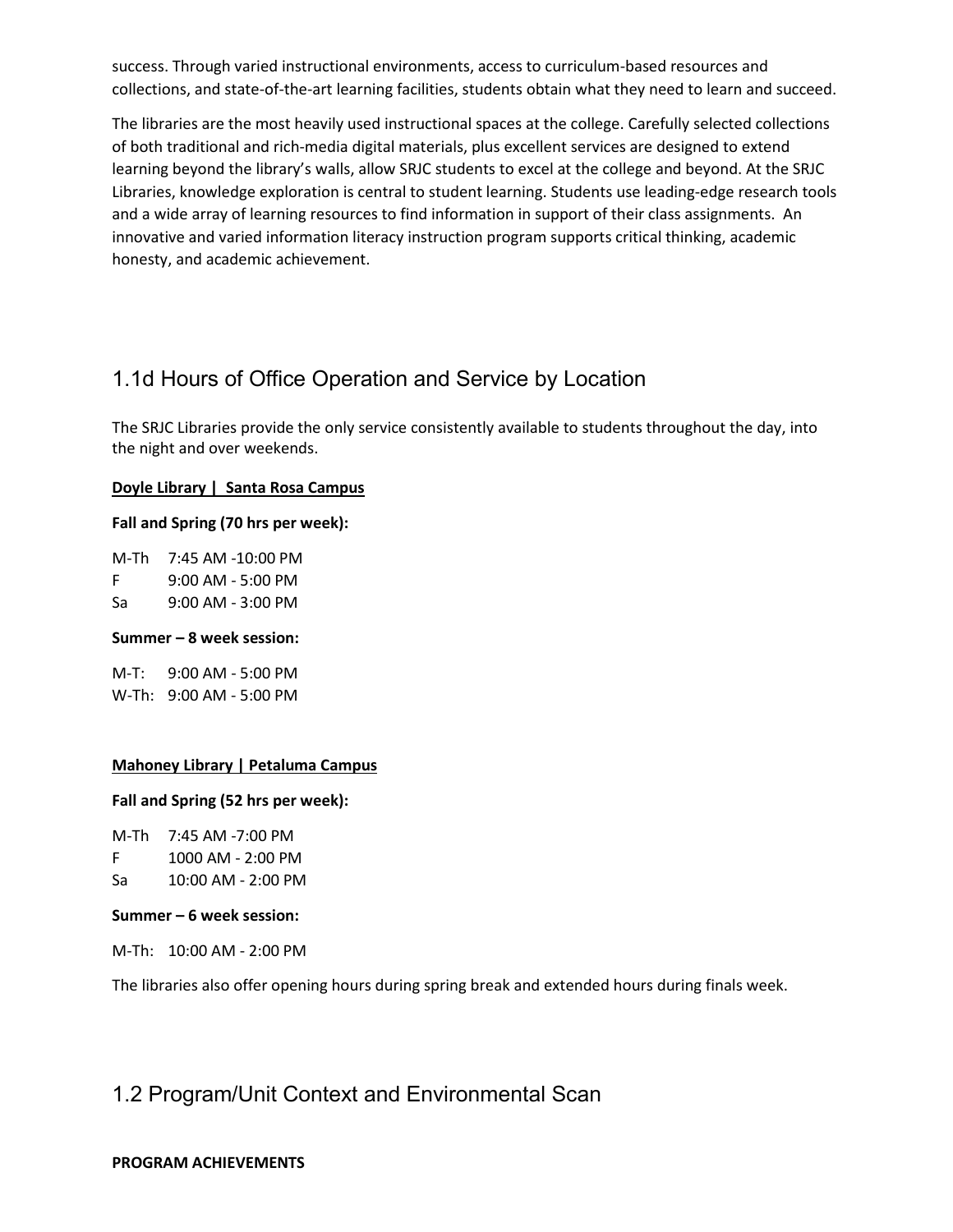The SRJC Libraries play an important role in student persistence and completion at SRJC. The library programs are actively engaged in District-wide programs, partnerships, and initiatives that contribute to student success efforts. These achievements invite discovery and expand opportunities for equitable access to much needed library materials. A sampler of highlights includes:

- A three-year spatial redesign of the library facilities was completed in Fall 2018, bringing a new energy the building as students embraced tech-infused furniture and collaborative learning spaces. These changes are designed to expand opportunities for learning and to foster academic excellence in a supportive environment.
- A new research hub offers students more intensive one-on-one research support with library faculty. Over 10,406 research assignments were supported by librarians who helped students navigate an increasingly complex information landscape.
- Six digital media suites represent a unique partnership of classroom faculty and librarians to into the library as students in computer studies and digital communications use these new laboratories for real-world multi-media creation.
- A partnership with Student Equity provided much-needed textbooks, calculators, and laptops to eliminate cost barriers for students. Over 30,000 textbooks were checked out through Course Reserves, and the libraries consistently reached higher concentrations of underserved populations than exist in the general mix of District student demographics.
- Information literacy instruction continued to thrive and remains in high demand. Classroom instructors requested 347 course-integrated instruction sessions from librarians, reaching 8,097 students. In addition, librarians taught 80 sections of LIR10, reaching 2,176 students.
- A partnership was formed with the University of San Francisco to base their satellite programs in Doyle Library. This partnership was a direct response to the second round of budget cuts which resulted in a loss of funding for faculty, staff, and student worker support, thereby reducing library hours of operation. Some revenue from the partnership is used to offset these losses and restore library hours.

### **PROGRAM CONCERNS**

The lack of consistent funding for library materials hinders the ability of the District to meet standards of academic excellence in support of instruction. The practice of reliance on Instructional Equipment/Library Materials (IELM) funds in lieu of a consistent funding base and/or access to California lottery funds traditionally used for library materials has left the SRJC Libraries vulnerable to capricious and declining purchasing power. It is anticipated that no library books will be purchased in the next academic year due to removal of IELM funding from the state budget.

The increase in student wages will result in the decrease of library hours unless alternative funding sources can be identified.

Replacement of retiring faculty and staff will create pressure points on an already-lean operation. Anticipated departures, if not replaced, will directly and negatively impact library ability to provide textbooks to students in the Course Reserves program and impact library ability to support student learning unless anticipated faculty retirements are replaced.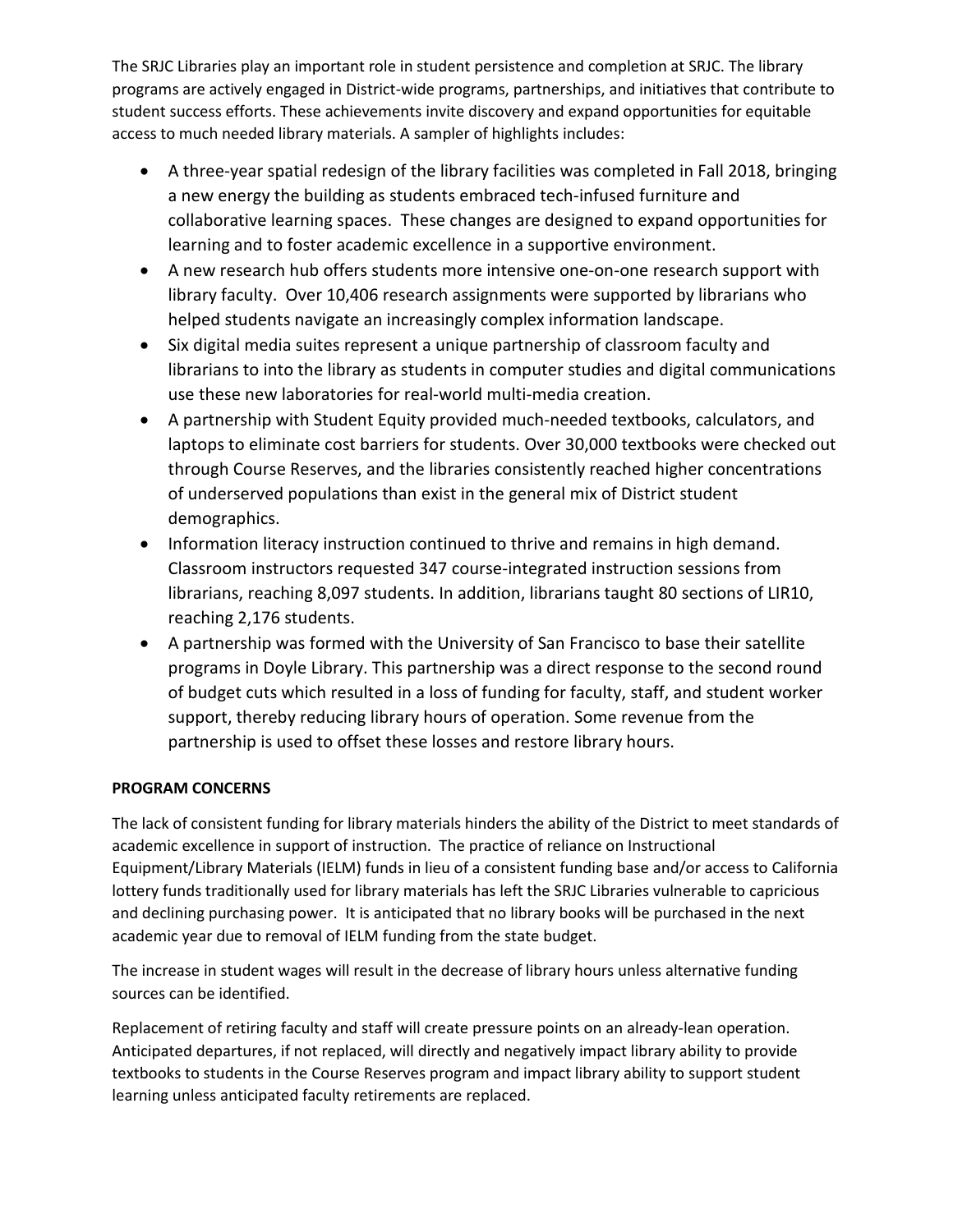### 2.1a Budget Needs

### **Budget Needs**

The budget cuts of 2018-19 resulted in significant reductions to operational hours of service at both libraries in Fall 2018. These closures limited academic instructional support across the disciplines as well as equitable access to academic materials as well as collaborative and quiet study learning spaces for students. A contract with the University of San Francisco provided funding for restoration of Doyle Library hours by paying for librarian and student worker wages. Unfortunately, restoration for funding of the Mahoney Library hours has not yet been achieved.

However, in acknowledgement of the need to reduce district budget deficits, no restoration of funds is requested to the library budgets and Mahoney Library will remain on a reduced operating schedule.

The anticipated increase in student wages to \$15 per hour will likely result in the decrease of library hours at both facilities unless an alternative funding source can be identified.

### 2.1b Budget Requests

| Kank | ocation | SP | $\blacksquare$<br>IV. | Amount | Brie<br><b>Pationale</b> |
|------|---------|----|-----------------------|--------|--------------------------|

### 2.2a Current Classified Positions

| <b>Position</b>                                    | Hr/Wk | Mo/Yr | <b>Job Duties</b>                                                                                                                                     |
|----------------------------------------------------|-------|-------|-------------------------------------------------------------------------------------------------------------------------------------------------------|
| Mahoney Petaluma: Library Tech II                  | 40.00 | 12.00 | Assists at public service desks and in technical<br>services area of library.                                                                         |
| Doyle Santa Rosa: Lib Tech III                     | 40.00 | 12.00 | Oversees and acts as lead worker for public services<br>- Circulation                                                                                 |
| Mahoney Petaluma: Lib Tech III                     | 40.00 | 12.00 | Oversees all library services at Mahoney Library.                                                                                                     |
| Doyle Santa Rosa - Dean's Office - AAIII           | 40.00 | 12.00 | Assists dean, department chair, and department with<br>budget, personnel, scheduling, district-wide policies<br>and procedures                        |
| Doyle Santa Rosa: Lib Tech II                      | 40.00 | 12.00 | Assists in cataloging, other technical services area<br>of library. Cross-trained to assist at public services<br>desks.                              |
| Doyle Santa Rosa: Lib Tech III                     | 40.00 | 12.00 | Oversees and acts as lead worker for technical<br>services in acquisitions and purchasing.                                                            |
| Doyle Santa Rosa: Lib Tech III                     | 40.00 | 12.00 | Oversees and acts as lead worker for technical<br>services, interlibrary loan, and periodicals. Cross-<br>trained to assist at public services desks. |
| Doyle Santa Rosa: Lib Tech II                      | 40.00 | 12.00 | Supports Public Services, oversees tech gear &<br>printing systems, serves as daytime building<br>supervisor                                          |
| Doyle Santa Rosa: Lib Tech II                      | 28.00 | 12.00 | Supports Public Services, Circulation, serves as<br>evening building supervisor.                                                                      |
| Doyle Santa Rosa: Lib Tech III                     | 40.00 | 12.00 | Oversees and acts as lead worker for public services<br>- Reserve desk.                                                                               |
| Doyle Santa Rosa: Lib Tech II                      | 40.00 | 12.00 | Supports Public Services, Reserves, overseeing<br>afternoon and evening operations.                                                                   |
| Doyle Santa Rosa: Library Technology<br>Specialist | 20.00 | 12.00 | Primary support staff for the integrated library<br>system operational software.                                                                      |

# 2.2b Current Management/Confidential Positions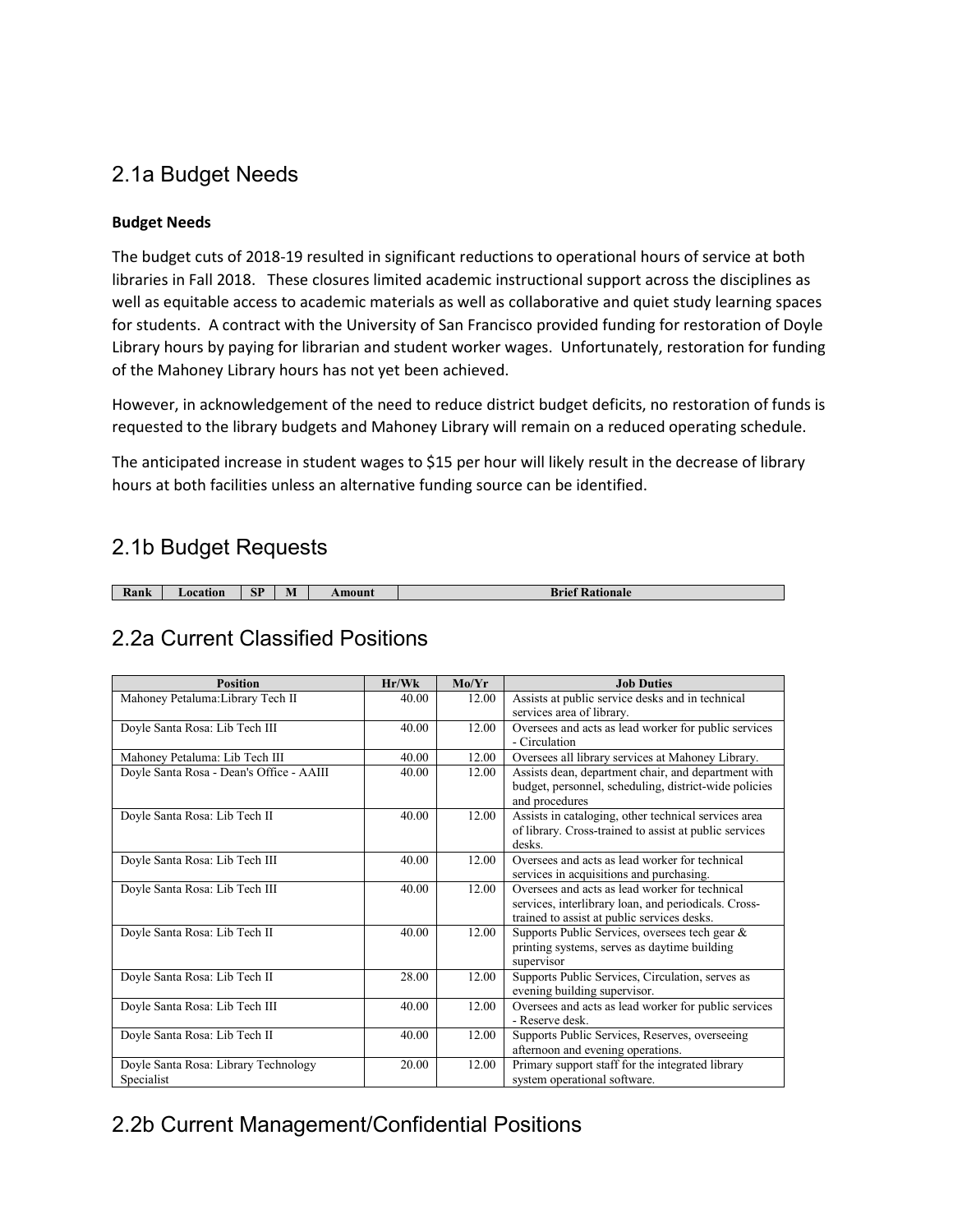| <b>Position</b>                      | Hr/Wk | Mo/Yr | <b>Job Duties</b>                                     |
|--------------------------------------|-------|-------|-------------------------------------------------------|
| Senior Dean, Learning Resources & Ed | 40.00 | 12.00 | Provides administrative leadership for all aspects of |
| Technology                           |       |       | learning resources program including Library          |
|                                      |       |       | Services, Media Services, Distance education and      |
|                                      |       |       | District Technology Planning.                         |
| Librarian, Department Chair          | 12.00 | 10.00 | Provides leadership for instructional program and     |
|                                      |       |       | overall library services for both campuses.           |

### 2.2c Current STNC/Student Worker Positions

| <b>Position</b>                       | Hr/Wk  | Mo/Yr | <b>Job Duties</b>                                |
|---------------------------------------|--------|-------|--------------------------------------------------|
| Mahoney - Petaluma Student Assistants | 40.00  | 12.00 | Assist at all service desks. Overall hours vary. |
| Dovle - SR Student Assistants         | 190.00 | 12.00 | Assist at all service desks. Overall hours vary. |

# 2.2d Adequacy and Effectiveness of Staffing

### **ADEQUACY AND EFFECTIVENESS OF STAFFING**

A Library Technician I (Petaluma) position was eliminated during the 2017-18 budget reduction cycle, reducing Mahoney Library to just two classified positions that perform library public and technical service operations in day and evening shifts.

A Library Technician III is expected to retire in Fall 2019. This position is critical to the acquisitions, processing, and delivery of textbook services to students.

The SRJC Libraries depend heavily on student workers to support library processes and services and to maintain adequate opening hours. The increase in student wages will likely cause a decrease in student hours, and impact access, programs, and services.

# 2.2e Classified, STNC, Management Staffing Requests

| Rank | <b>Location</b> | SP | M  | <b>Current Title</b>                      | <b>Proposed Title</b> | T <sub>VDE</sub> |
|------|-----------------|----|----|-------------------------------------------|-----------------------|------------------|
| 0001 | ALL             | 02 | 01 | Technician III - C<br>Course<br>∟ıbrarv ⊺ |                       | Classified       |
|      |                 |    |    | Reserves                                  |                       |                  |

# 2.3a Current Contract Faculty Positions

| <b>Position</b>               | <b>Description</b>                                                                       |
|-------------------------------|------------------------------------------------------------------------------------------|
| Mahoney (PET) Public Services | Provides 15 hours per week of student contact through reference service, research        |
| Librarian (3)                 | appointments, and Information Literacy credit courses; offers course-integrated          |
|                               | instruction sessions and workshops. Provides instruction through a variety of            |
|                               | modalities, including face-to-face, reference and research, digitally through online     |
|                               | reference service orientations, research appointments, workshops and/or Library and      |
|                               | Information Resources courses. Develops instructional materials in support of            |
|                               | discipline faculty classroom research assignments. Prepares and arranges student         |
|                               | contact activities including consultation with instructional faculty, development of     |
|                               | workshops and course-integrated instruction sessions, updating of subject and            |
|                               | vocational discipline knowledge, creation of instructional materials and guides, and     |
|                               | targeted collection development. Identifies, selects, and de-selects resources in a wide |
|                               | array of formats that contribute to the development of the libraries' collections.       |
|                               | Coordinates access services and participates in targeted efforts to reach all student    |
|                               | populations, including underserved and at-risk students. Participates in learning        |
|                               | activities in collaboration with other discipline faculty; conducts outreach and public  |
|                               | relations activities, including program related community outreach events and            |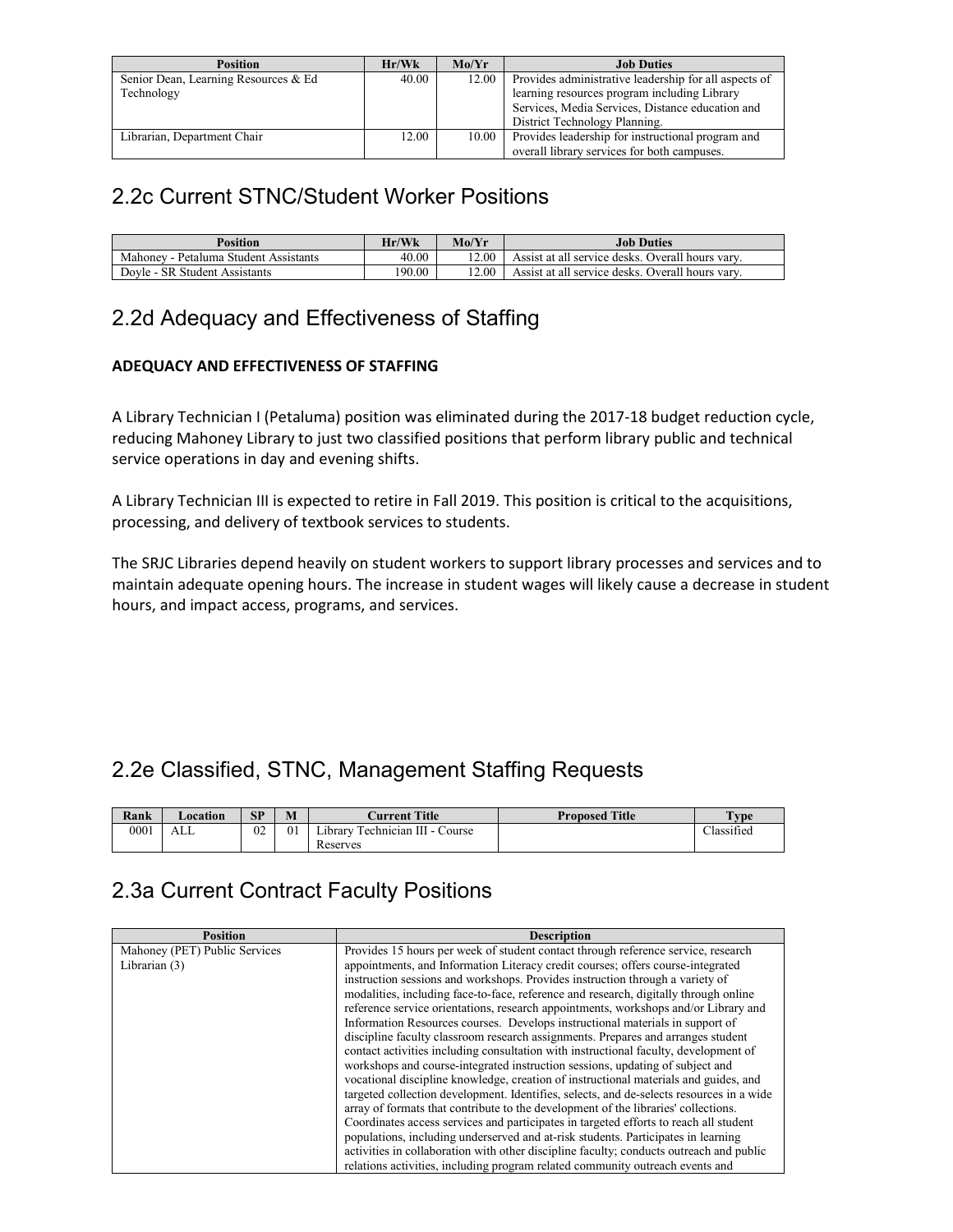|                                              | development and implementation of program related gallery exhibits. Directs the day-<br>to-day work of classified staff and student employees, and may have supervisory<br>oversight of access services including Circulation, Reserves, and the Periodicals<br>Service Desk, including consultation and meetings to plan the work of employees,<br>providing detailed input for personnel evaluations.                                                                                                                                                                                                                                                                                                                                                                                                                                                                                              |
|----------------------------------------------|------------------------------------------------------------------------------------------------------------------------------------------------------------------------------------------------------------------------------------------------------------------------------------------------------------------------------------------------------------------------------------------------------------------------------------------------------------------------------------------------------------------------------------------------------------------------------------------------------------------------------------------------------------------------------------------------------------------------------------------------------------------------------------------------------------------------------------------------------------------------------------------------------|
| Doyle (SR): Public Services Librarian<br>(4) | See description above.                                                                                                                                                                                                                                                                                                                                                                                                                                                                                                                                                                                                                                                                                                                                                                                                                                                                               |
| Doyle (SR): Systems Librarian (.5)           | Position vacant since 2011 so that a Public Services Librarian could be hired.<br>Assumes responsibility for activities related to the function and maintenance of the<br>library's Integrated Library System (ILS) that keeps both campus libraries operational;<br>serves as ILS vendor liaison; maintains currency on ILS functionality, implements<br>custom changes, and provides training in ILS modules to staff at all sites; provides<br>system administration, backup, and maintenance, and administers software upgrades<br>and installations; generates reports and provides statistics.                                                                                                                                                                                                                                                                                                 |
| Doyle (SR): Tech Services Librarian (1)      | Responsible for all activities related to print and digital library material acquisition,<br>bibliographic control, integration in and access through academic research systems.<br>Responsible for maintenance and quality control of the library online catalog;<br>administers the library materials budgets and directs the work of classified staff in<br>Cataloging, Acquisitions, Periodicals, and Interlibrary loan; serves as liaison with the<br>library system vendors; directs the work of Technical Services support staff; manages<br>District archives. Performs the functions of the Systems Librarian by managing the<br>enterprise library software that runs all operations for both campus libraries.<br>Responsible for the integration of multiple formats of digital and print resources for<br>student access in research interfaces. Supervises 6 Technical Services staff. |
| Doyle (SR): Electronic Svcs Librarian<br>(1) | Develops and maintains the library web services, including the library website.<br>Responsible for integration of database, e-book, and web systems with SIS to ensure<br>student authentication and access to all library resources. Troubleshoots student and<br>instructor problems in accessing database, e-book and other electronic instructional<br>resources. Develops digital and interactive library instruction materials.                                                                                                                                                                                                                                                                                                                                                                                                                                                                |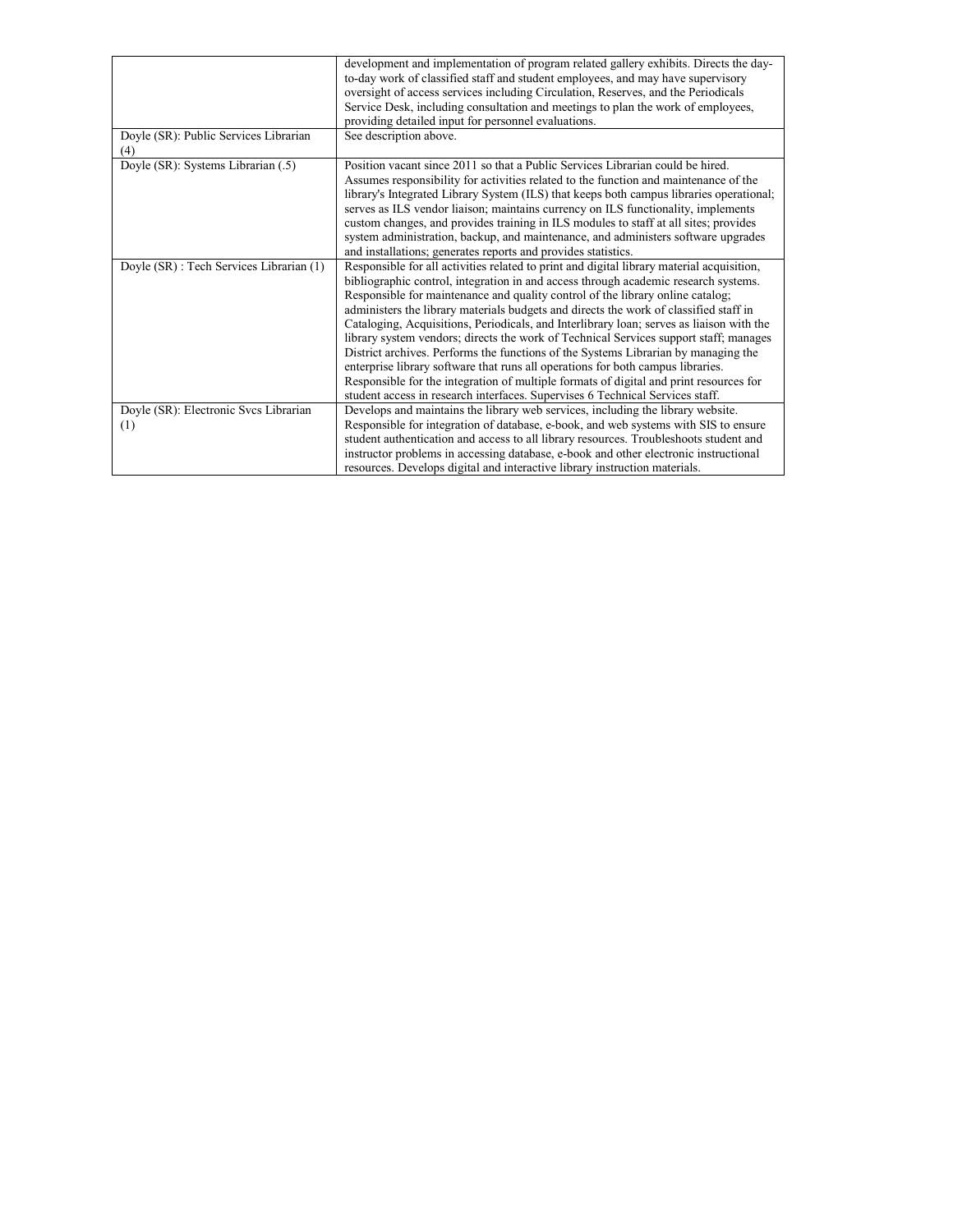# 2.3b Full-Time and Part-Time Ratios

| <b>Discipline</b>                       | FTEF   | $%$ Reg | <b>FTEF</b> | $%$ Adj  | <b>Description</b>                                                                                    |
|-----------------------------------------|--------|---------|-------------|----------|-------------------------------------------------------------------------------------------------------|
|                                         | Reg    | Load    | Adi         | Load     |                                                                                                       |
| Library Instruction - Doyle Reference   | 6.0000 | 58,0000 | 9.0000      | 42,0000  | Six full time regular faculty librarians provided 58% of reference service at Doyle Library per       |
|                                         |        |         |             |          | week; a pool of 9 adjunct faculty librarians provided 42% of reference service per week.              |
| Library Instruction - Mahoney Reference | 3.0000 | 39,4000 | 1.0000      | 60.6000  | Three full time regular faculty librarians provided 60.6% of reference service at Mahoney Library     |
|                                         |        |         |             |          | per week; a pool of 11 adjunct faculty librarians provided 39.4% of reference service per week.       |
| LIR 10 Course Instruction               | 0.0000 | 0.0000  | .6500       | 100,0000 | Full-time regular faculty librarians teach 20% of LIR 10 instruction, all as overload. Twelve adjunct |
|                                         |        |         |             |          | faculty teach 80% of LIR10 classes.                                                                   |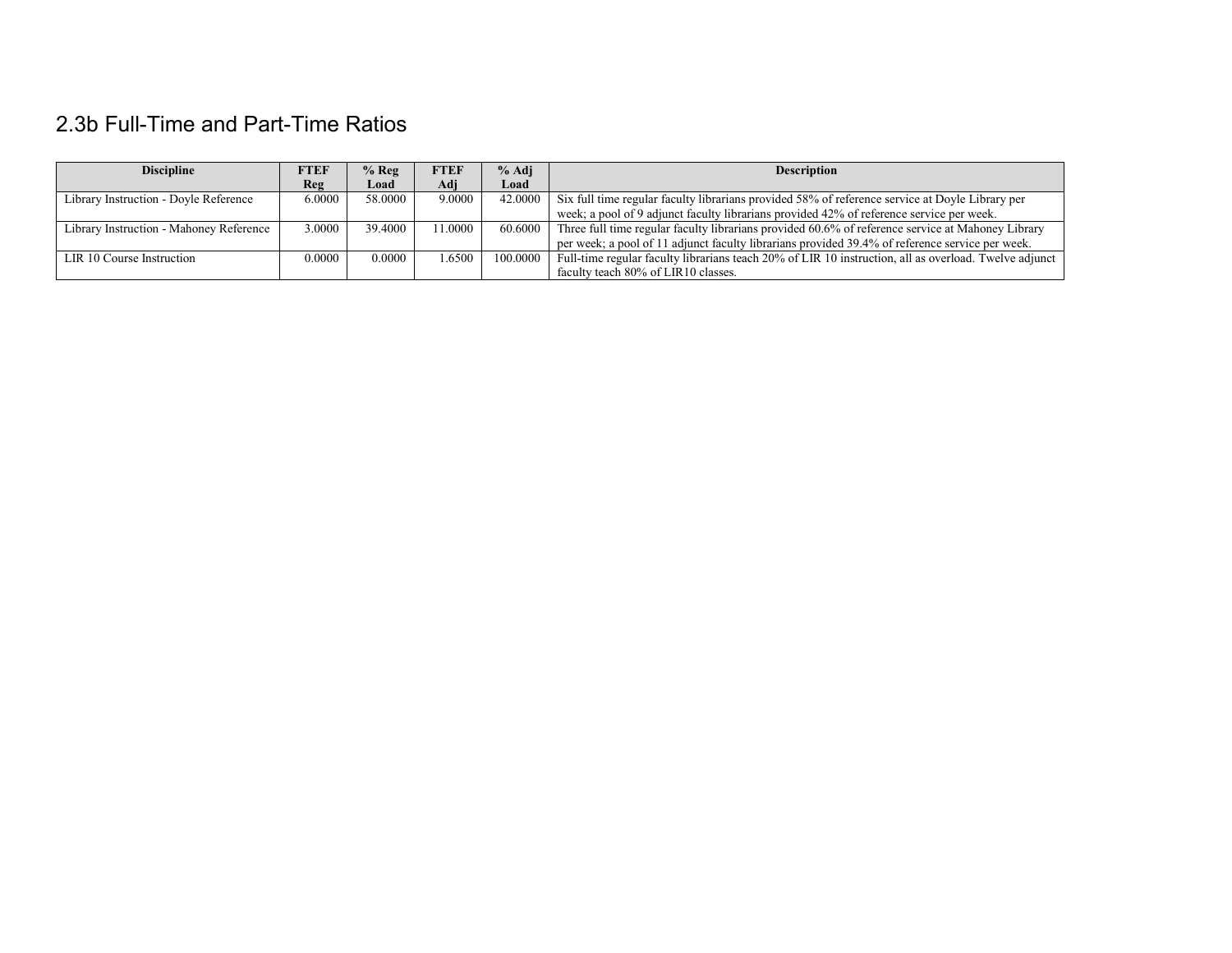### 2.3c Faculty Within Retirement Range

### **FACULTY PROFILES AND PLANNED RETIREMENTS**

There are currently 9 full-time regular 10-month faculty librarians on staff managing the year-round operations and services of the libraries. Of these, 3 faculty librarians are assigned to Mahoney Library, Petaluma Campus and 6 are assigned to Doyle Library, Santa Rosa campus.

Three librarians are within retirement age. One Mahoney-based librarian plans to retire in December 2019. Another Mahoney librarian is currently on 99% release time to two other departments, leaving Mahoney with one full-time contract librarian on staff.

### 2.3d Analysis of Faculty Staffing Needs and Rationale to Support Requests

### **FACULTY STAFFING NEEDS**

In December 2019 a Public Services librarian based at Mahoney Library on the Petaluma campus will retire. This is a critical need position for the following reasons:

- Petaluma campus full time librarian staffing will fall from three full time librarians to one full time librarian as a result.
- The second contract librarian at Mahoney Library will be on 99% release time, being reassigned to two other departments and will be fully located on the Santa Rosa campus.
- The Petaluma campus will have just one probationary tenure-track librarian working full time on the campus.
- Mahoney Library hours will need to be further reduced if this position cannot be filled; and continued diminished library support for Petaluma instructional programs and students will result.

Public Services librarians provide direct and immediate academic research and information literacy instruction to students. Direct evidence of the positive academic impact Public Service librarians have on student achievement is collected by Learning Resources. When comparing grades earned by students who elected to work with a Public Services librarian for assistance with complex research assignments against those who did not, 89% of the students who had an individual research tutorial session received an A grade. 56% of students in the group that did not meet meet with a librarian for a one-on-one tutoring session received an A. In the group that did not meet with the Public Services Librarian, 44% received grades lower than the lowest grade earned in the group of students who met with the librarian. Loss of a Public Services Librarian to retirement would directly and negatively impact the critical academic support provided by these faculty.

The College libraries are open 122 hours per week across the two campuses. The Public Services librarian is often the first point of contact for students in a busy and unfamiliar library system serving over 600,000 students each academic year. The Public Services Librarians work directly with discipline faculty to conduct library instruction to students in the classroom as well as provide for-credit instruction in information literacy. As noted above, the Public Services librarians also provide one-onone tutorial research sessions with students to support student success in classroom assignments. Each Public Services librarian averages 40 of these individual tutorial sessions a semester, provides an average of 20 course-integrated instruction sessions in collaboration with discipline faculty, and performs 15 student contact hours per week at the reference desk. The Public Services librarians are also responsible for selection of adequate and appropriate subject materials in the library collections to meet classroom instruction needs and adherence to accreditation standards.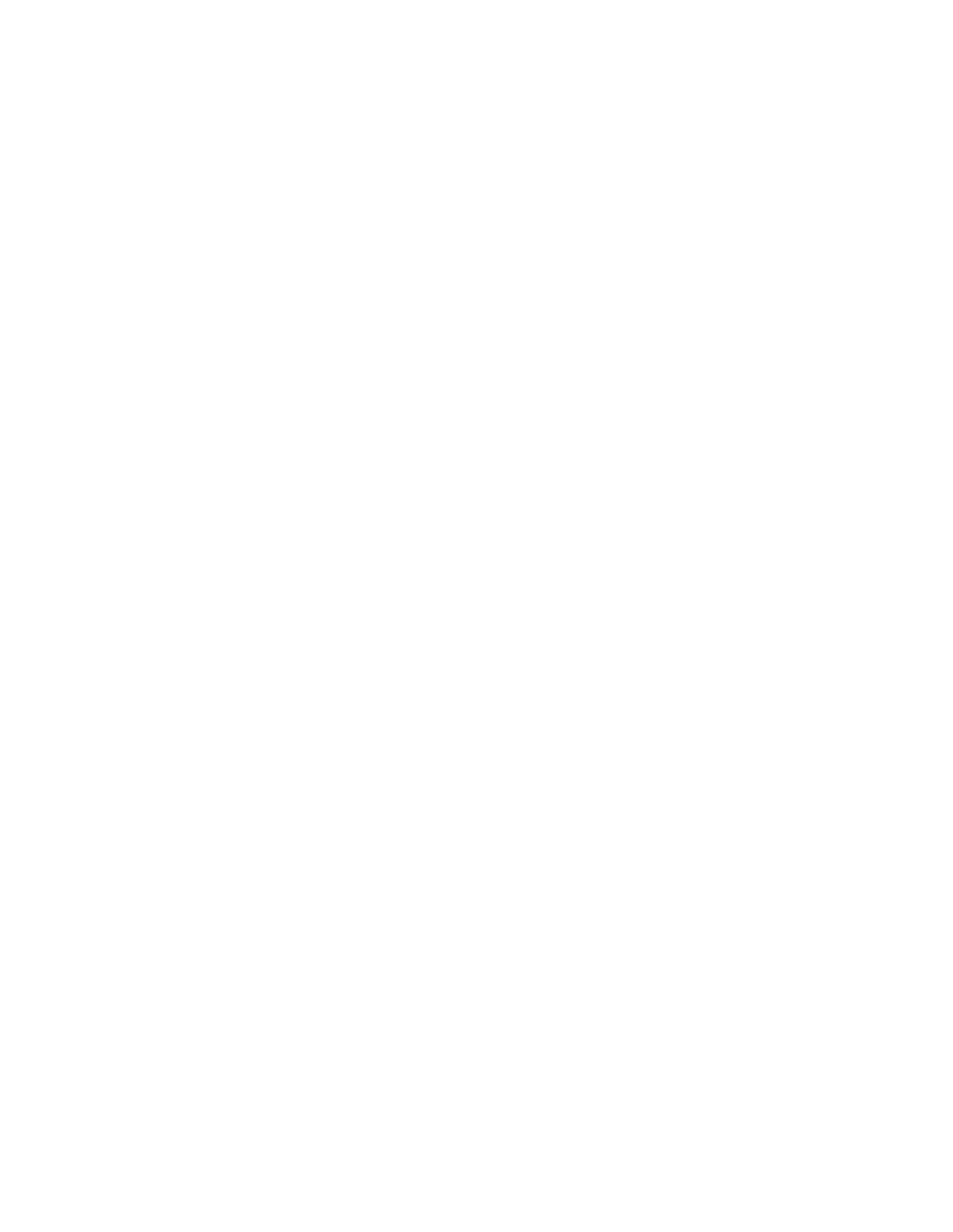# 2.3e Faculty Staffing Requests

| Rank | Location | <b>SP</b> | M  | <b>Discipline</b> | <b>SLO Assessment Rationale</b>                                                                                   |
|------|----------|-----------|----|-------------------|-------------------------------------------------------------------------------------------------------------------|
| 0001 | ALL      | 02        | 01 | Library Science   | In December 2019 a Public Services Librarian on the Petaluma campus will retire. This is a critical need position |
|      |          |           |    |                   | as there will only be one probationary Librarian at Mahoney Library once the retirement occurs. A Librarian       |
|      |          |           |    |                   | must be present in each campus library when library buildings are open. Public Services Librarians provide        |
|      |          |           |    |                   | academic research and information literacy instruction to students. Direct evidence of the positive academic      |
|      |          |           |    |                   | impact Public Service Librarians have on student achievement is collected by Learning Resources: When             |
|      |          |           |    |                   | comparing grades earned by students who elected to work with a Public Services Librarian against those students   |
|      |          |           |    |                   | who did not, 89% of the students who had an individual research tutorial session received an A grade.             |
|      |          |           |    |                   | Comparatively, only 56% of students in the group that did not meet with a Librarian received a similar A grade.   |
|      |          |           |    |                   | In the group that did not meet with the Public Services Librarian, 44% received grades lower than the lowest      |
|      |          |           |    |                   | grade earned in the group of students who met with the Librarian. Loss of a Public Services Librarian to          |
|      |          |           |    |                   | retirement would directly and negatively influence the critical academic support provided by these faculty        |
|      |          |           |    |                   | members and negatively impact library services to students at the Petaluma campus.                                |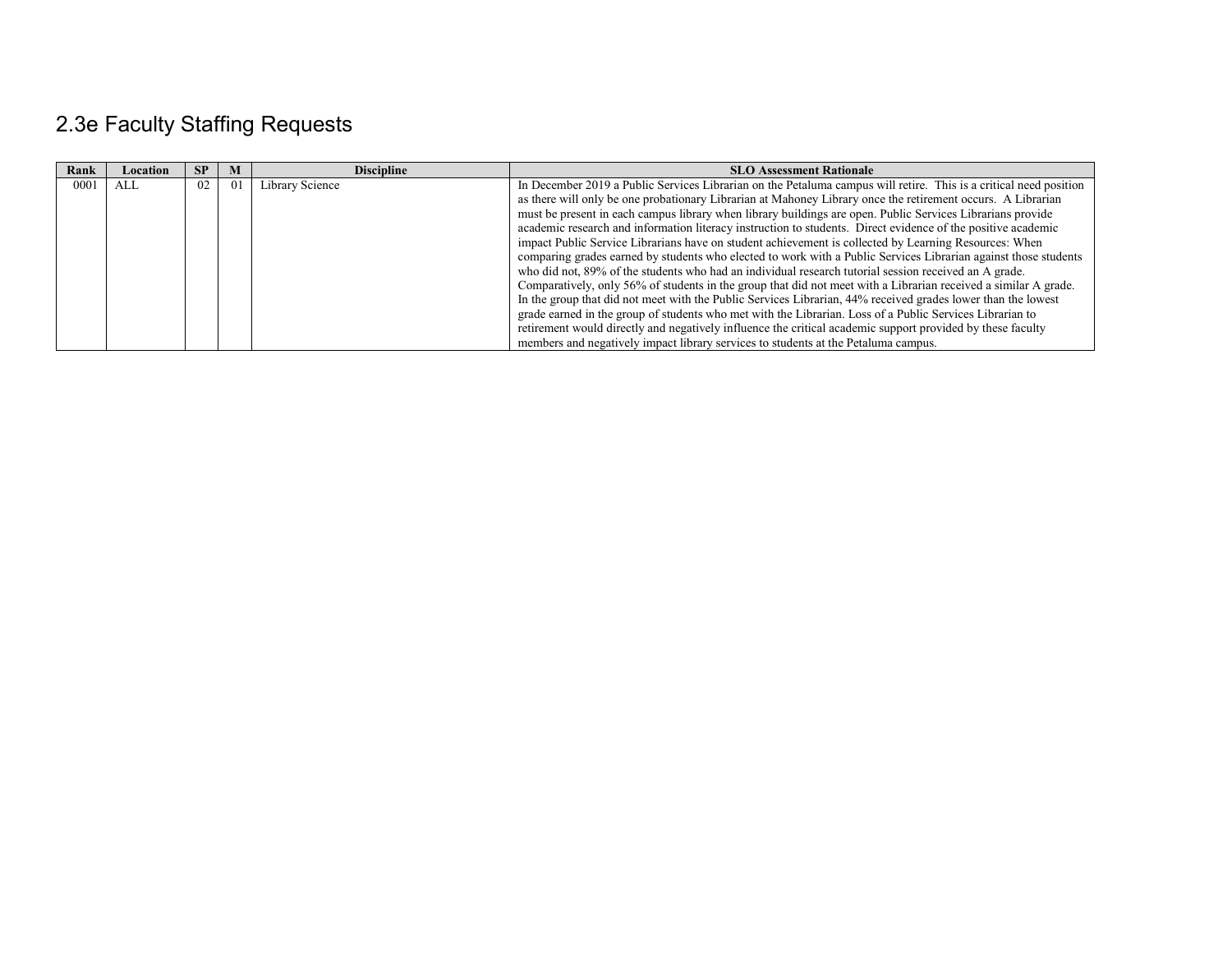### 2.4b Rationale for Instructional and Non-Instructional Equipment, Technology, and Software

### **INSTRUCTIONAL AND NON-INSTRUCTIONAL REQUESTS**

The SRJC Libraries provide a learning environment that facilitates information discovery while delivering robust instruction that bolsters student achievement. At the same time, library programs face an accelerating pace of technological change and demand for increased use of building services and facilities for IT-enabled learning and research. The following needs are anticipated:

**Instructional Collections for District Libraries.** The libraries circulate over 98,000 items to students from a robust collection of books, e-books, textbooks, DVDs and streaming videos. In addition, students use library databases to download over 280,000 research articles per year. The libraries provide academic offerings across print and digital formats and serve all disciplines and academic clusters, with increasing demand for costly e-books, database access and streaming videos. Instructor usage of library materials is on the rise as well, as faculty embrace learning technologies and incorporate streaming media into their lecture content. The library materials request is to meet instructional needs and provide curriculum support across the district and through both libraries, with no increase in request costs from the previous fiscal year IELM allocation. **Request: \$100,000.**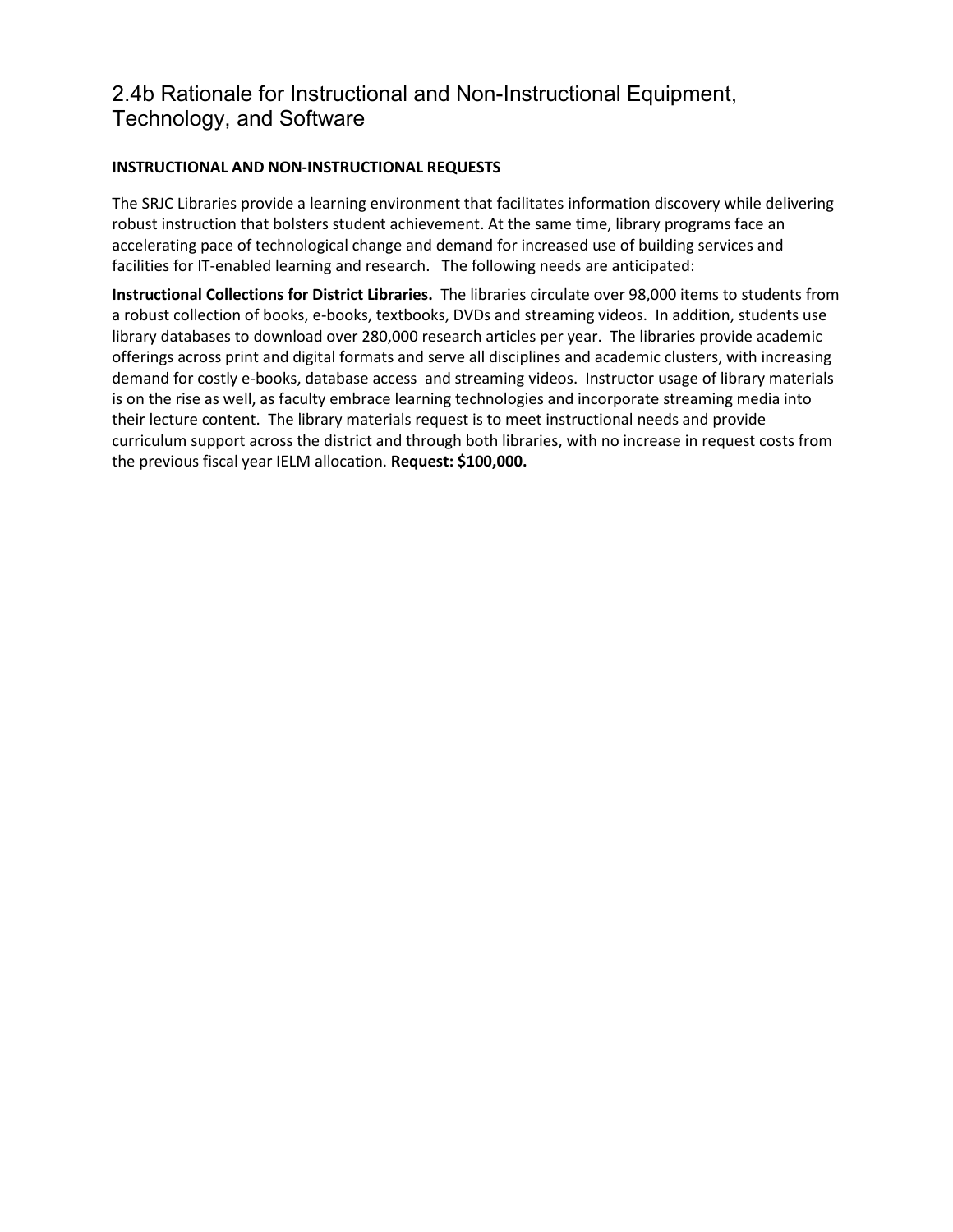# 2.4c Instructional Equipment Requests

| Rank | Location | <b>SP</b> | $ -$<br><b>NL</b> | <b>Item Description</b>                                                  | Oty | <b>Cost Each</b> | <b>Total Cost</b> | <b>Requestor</b>             | Room/Space                                   | Contact          |
|------|----------|-----------|-------------------|--------------------------------------------------------------------------|-----|------------------|-------------------|------------------------------|----------------------------------------------|------------------|
| 001  | .<br>ALL | UZ        | $^{0}$            | $\cdots$<br>structional collections foi<br>libraries<br>distric<br>mstru |     | \$100,000,00     | \$100,000.00      | $\cdots$<br>Virtue<br>licia. | --<br>Mahonev<br><i>K</i> Dovle<br>Libraries | Alicia<br>Virtue |

### 2.4d Non-Instructional Equipment and Technology Requests

### 2.5a Minor Facilities Requests

| Kank | Location | $\sim$<br>. .<br>$\mathbf{C}$ | IVI | ,,,,<br>l îme<br><b>Tame</b> | Building | R00<br>Aumber | $\sim$ $\sim$ $\sim$<br>нσ<br>- 605-<br>--- | rnption |
|------|----------|-------------------------------|-----|------------------------------|----------|---------------|---------------------------------------------|---------|

### 2.5b Analysis of Existing Facilities

#### **EXISTING FACILITIES: Doyle and Mahoney Libraries**

The high use of library facilities requires continuous upkeep. Chair loss through breakage and wall damage through heavy traffice are areas that require ongoing maintenance. The department is actively replacing broken furniture that can no longer be repaired as funds become available. At the same time, expected wear and tear of arguably the busiest building on campus requires an ongoing investment in upholstery cleaning and building repair. **No immediate request is being made at this time.**

As the District condenses departments and programs in an effort to create efficiency gains across use of facilities, the libraries are being closely looked at for space utilization opportunities. Partners that directly support instruction and academic support services should be considered as ideal building partners, while preserving core library programs and library spaces.

### 3.1 Develop Financial Resources

 $\overline{\phantom{a}}$ 

### 3.2 Serve our Diverse Communities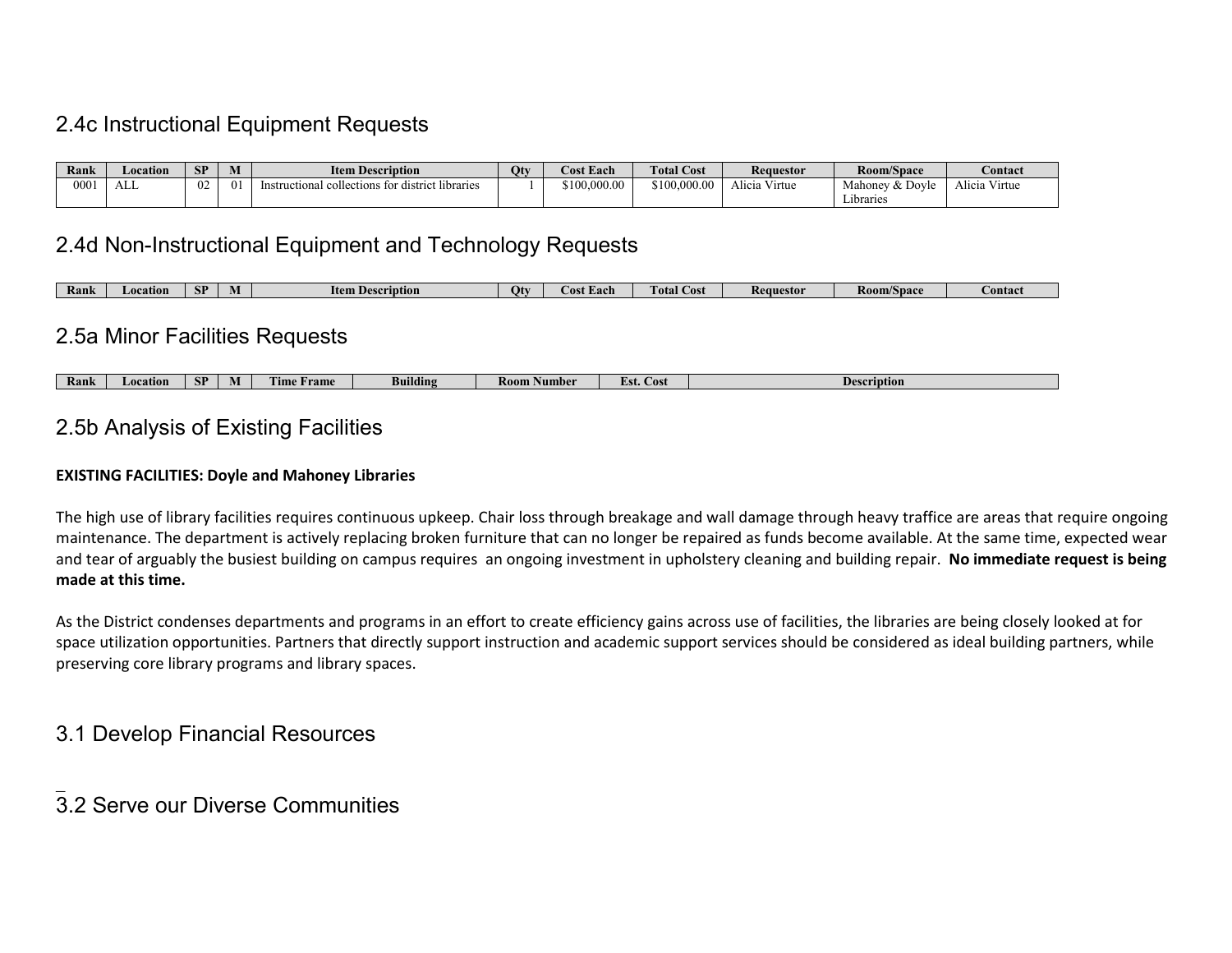The libraries are committed to staff diversity in terms of physical ability, culture, ethnicity, age, gender, sexual orientation and class. Hiring practices continue to reflect this commitment.

### 3.3 Cultivate a Healthy Organization

Library faculty and staff are encouraged to take courses and attend training workshops in order to improve their career competency. Several classified staff take Lynda.com courses over the summer months to improve their information technology skills, and the library faculty attend conferences and workshops throughout the year for professional development. Library work is technologically demanding requiring regular professional development to stay current with changes.

### 3.4 Safety and Emergency Preparedness

The Learning Resources department is recognized as a leader for District safety and emergency preparedness. For example the Mahoney Library Emergency Plan was used as the template for the Petaluma Building Emergency Plans. Library staff are considered experts and are regularly consulted by the Vice President of Petaluma, Facilities Administrators, Environmental Health & Safety, and District Police.

The Libraries have unique needs in an emergency situation. They are large multi-floor facilities, opened day, evening and weekends with varying amounts of staff. The libraries have large numbers of students in them at any given time and the staff do not have a roster of the who the students are.

#### **Injury and Illness Prevention Program (IIPP)**

A district email containing the link to the District's Injury and Illness Prevention Program (District Policy 6.8.2 and Procedure 6.8.2P) that is sent to all library employees annually. Additionally, Policy 6.8.2 and Procedure 6.8.2P are reviewed at a subsequent department meeting.

#### **Safety Trainings**

The library department requires all staff to attend these safety trainings: Emergency Evacuation Device (Stair Chair), Emergency Equipment Walking Tour, Evacuation Responsibilities, Emergency Evacuation Drills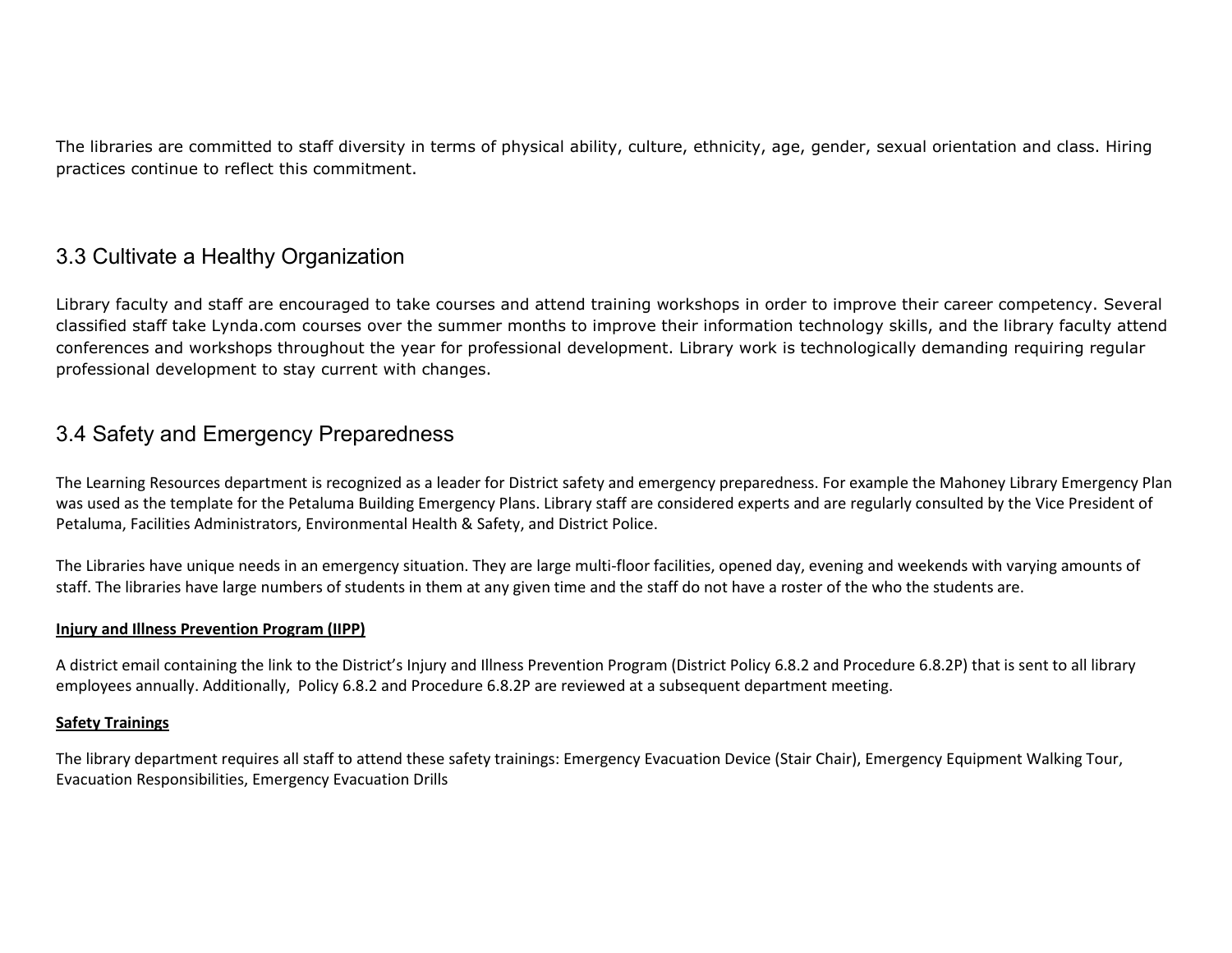Additionally staff are encouraged to attend these optional district trainings: First Aid,Cardiopulmonary Resuscitation (CPR), Automatic External Defibrillator (AED) and Fire Extinguisher Use

#### **Building and Area Safety Coordinators**

#### **Mahoney Library**

The Building, Building Safety Coordinator (BSC) and Area Safety Coordinators (ASC) program is part of the District's emergency preparedness efforts. The identification of BSCs and ASCs is a task that is rolling out at the component level and has been piloted on the Petaluma Campus.

Building Safety Coordinators (BSC): David Rau, Phyllis Usina, Molly Matheson (Backup) Area = Mahoney Library, Building 700

Area Safety Coordinators (ASC): First Floor David Rau, Second Floor Phyllis Usina and Molly Matheson

#### **Doyle Library**

The Santa Rosa Campus developed a thorough safety plan during the 2014-15 academic year. Building Safety Coordinators and Area Safety Coordinators have been identified, and protocols for major anticipated disasters have been developed and communicated to staff.

Building Safety Coordinators (BSC): Dustin Zuckerman, Scott Lipanovich (Backup) Jorge DaCosta

Area Safety Coordinators (ASC): Anne O'Toole, Suvi McGee

The Doyle Library uses the same template for the Emergency Plan as the Mahoney Library. The Doyle Library has four floors and clear evacuation responsibilities have been designated for all staff. The department goal for the next year is to conduct table-top safety exercises and silent evacuation drills at both libraries.

### 3.5 Establish a Culture of Sustainability

The SRJC Libraries are leaders in sustainable practices. The libraries support several initiatives. The Library website featured a bus ridership campaign and regularly features online eBook and database collections. To encourage student paper use reduction we provide encouragement to students to print using double-sided. We also implemented a Web-based payment option for GoPrint system reduces plastic use (cards) and equipment (electrical savings). Additionally the library fosters leadership skills in our student employees as evidenced by a student employee actively lobbying for additional recycling bins in the library for widescale student use.

Ongoing initiatives have proven to be successful and continue to expand. Over the past few years we have shifted to provide increased online services to improve accessibility to Library resources while simultaneously practicing sustainability.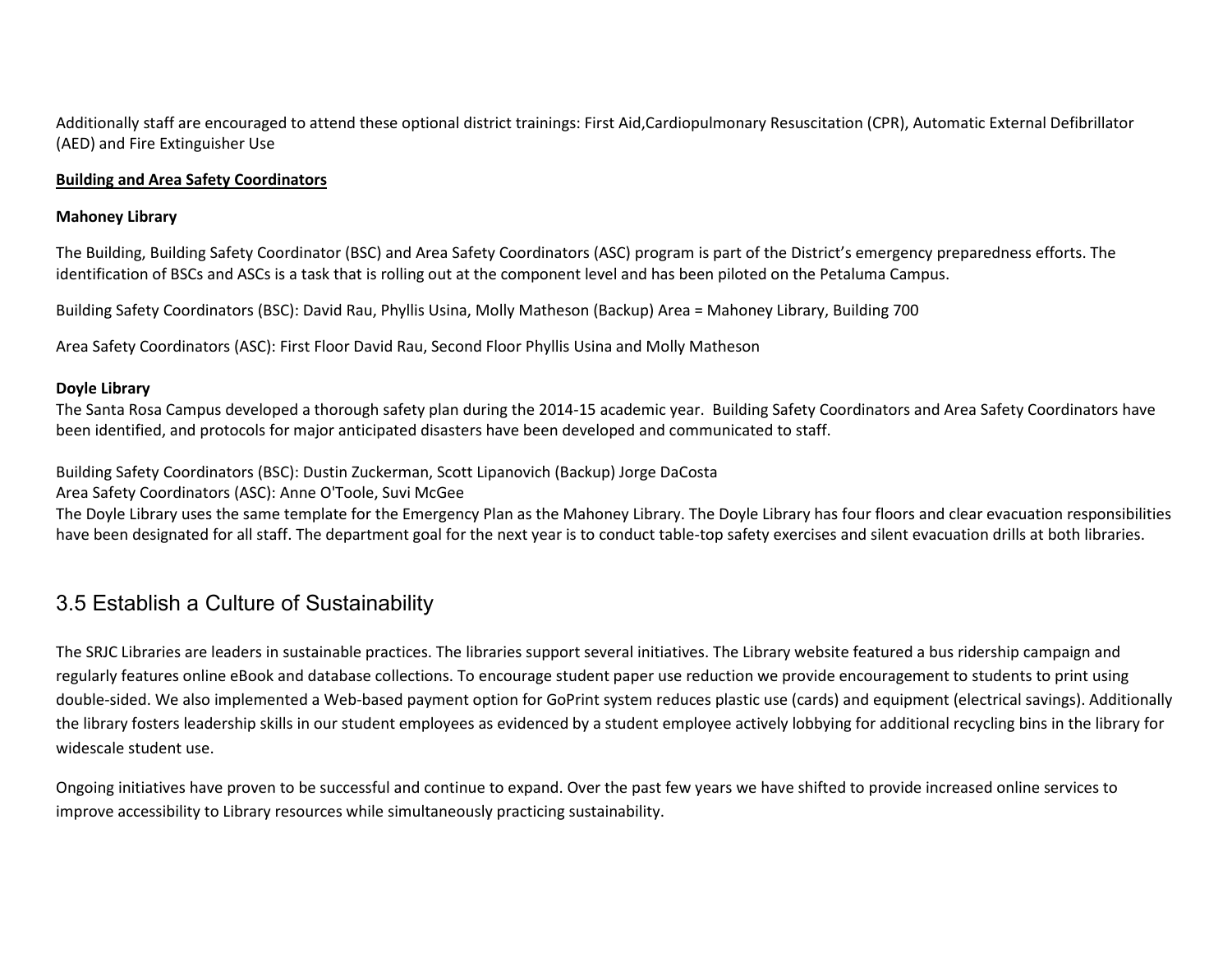#### **Library Recycling:**

Both libraries are heavily used and generate a high degree of waste that can be recycled. In each library, special bins have been placed throughout the buildings and effort is made to ensure that all waste that can be recycled is captured. Mahoney Library recycles an average of 1,496 gallons of recyclables per week a semester. Doyle Library recycles an average of 4,400 gallons per year.

#### **E-Mail Notification Project:**

In spring 2012 a monumental goal was achieved when both SRJC Libraries ceased sending out paper notices for overdue, fines, etc. for library materials. This was a complex project, spearheaded by the Library department's Electronic Services librarian, and involving many staff members in the libraries at both campuses as well as the IT department. The end result is that we are now able to save 12,000 individual sheets of paper (to appreciate this, imagine approximately 4 1/2 FEET of reams of paper stacked up). We continue to expand the use of the e-mail notification project for book overdue fines and fees.

#### **Online Library Guides:**

.

The Libraries subscribe to LibGuides, a online web-based service which facilitates the creation of online library guides where librarians, in collaboration with instructional faculty, create program, course, and assignment-specific library guides for courses across the curriculum plus APA/MLA citation and WOLM guides. LibGuides offer widgets giving direct access to our subscription periodical databases and library catalog. Assignments can be up- and down-loaded through LibGuides, and "how-to" instructions can be posted at point of need. The LibGuides also offer a way to post video, RSS Feeds and many more types of dynamic resources for students to access 24/7 without need for paper, etc.

### **Spreading the Word on How to Be Sustainable - Professional Development:**

In addition to all our concrete actions to eliminate consumption of natural resources, SRJC librarians offer flex activities to instruction faculty that demonstrate how to reduce paper by making use of Learning Management Systems (LMS) such as Canvas to make resources available through course websites, instead of resorting to printed production of handouts, style guides, and photocopies of articles. Through PDA sessions and individual appointments we have shown faculty how to make use of the excellent online resources the libraries own or subscribe to in a manner that puts academic resources needed for student success directly where students can most easily find them - by meeting the students where they are (online, perusing the Internet) we are actively increasing use of SRJC Library resources while reducing unsustainable practices.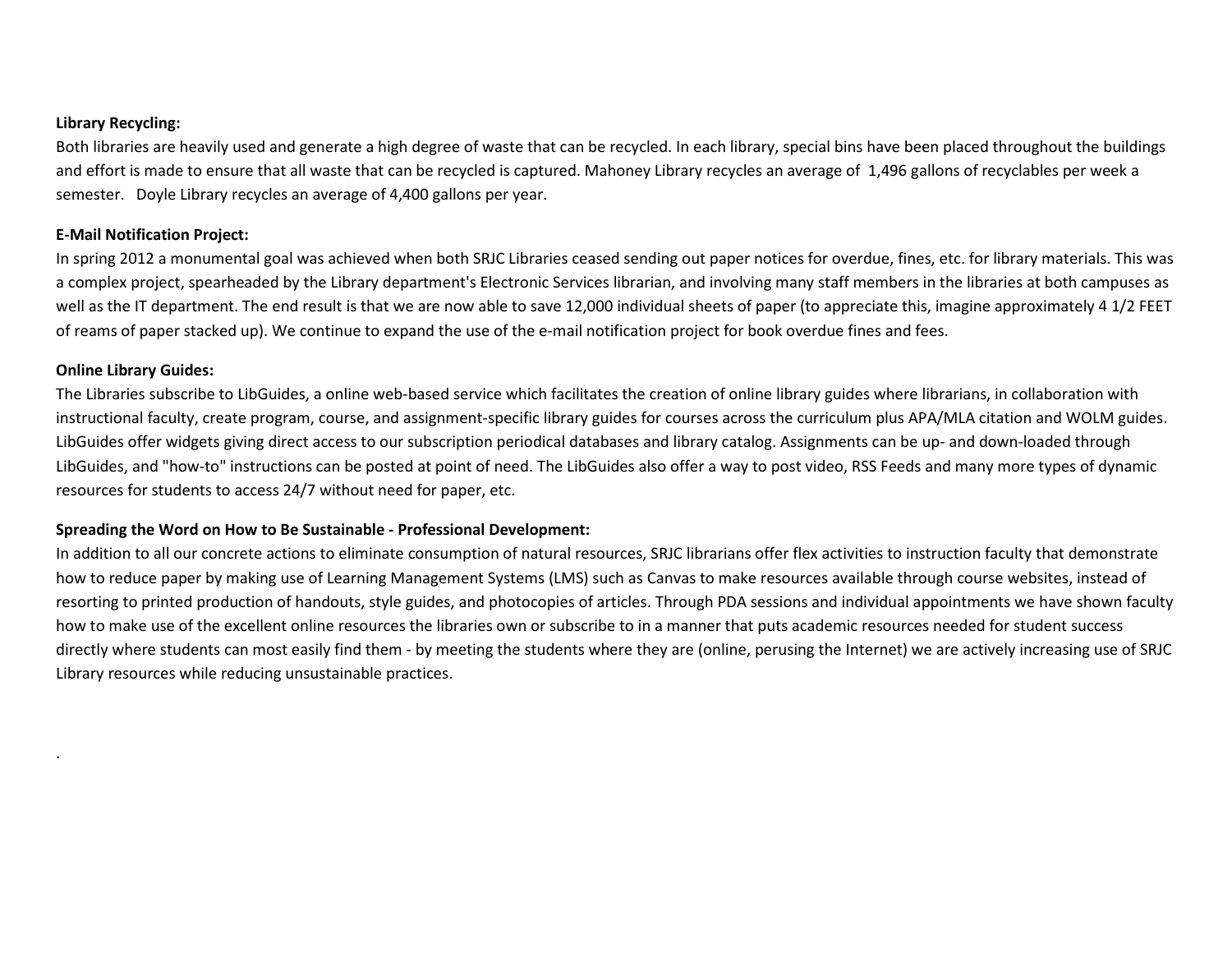### 4.1a Course Student Learning Outcomes Assessment

#### **Department Culture of Assessment**

The Learning Resources Department actively fosters a positive culture of assessment. Time is formally scheduled in department meetings for faculty to share their assessment projects, outcomes, and instructional changes made as a result of their efforts.

#### **Department Ongoing SLO Assessment Plan**

Learning Resources offers a single one-unit course which is taught by regular and adjunct faculty (LIR 10). Because only one course is taught, LIR 10 is under a constant cycle of evaluation each semester. The Learning Resources department has implemented the following plan to ensure that a variety of instructors participate in the constant assessment process:

A meeting is held during each semester to:

- 1) review SLO assessment procedures
- 2) identify faculty members to participate in conducting an assessment of one of a sections of LIR 10
- 3) share results of assessments from the previous semester

The department's assessment schedule is presented below:

| Course        | <b>SLO</b> | <b>Participating Faculty</b>                                                    | <b>Academic</b> | <b>Semester</b>  | <b>Comments</b>                                                                                          |
|---------------|------------|---------------------------------------------------------------------------------|-----------------|------------------|----------------------------------------------------------------------------------------------------------|
|               | #s         |                                                                                 | Year            | <b>Completed</b> |                                                                                                          |
| <b>LIR 10</b> | 4          | Smita Avasthi, Erin<br>Daniels, Molly<br>Matheson, Eve Miller,<br>Phyllis Usina | 2015-16         | <b>Fall 2015</b> | This was a common assessment with<br>1 SLO report; Report transferred into<br>Formstacks by Josh Pinuala |
| <b>LIR 10</b> | 4          | Molly Matheson                                                                  | 2015-16         | Spring 2016      | Report transferred into Formstacks<br>by Josh Pinuala                                                    |
| <b>LIR 10</b> | 5.         | Canon Crawford                                                                  | 2015-15         | Spring 2016      | Report transferred into Formstacks<br>by Josh Pinuala                                                    |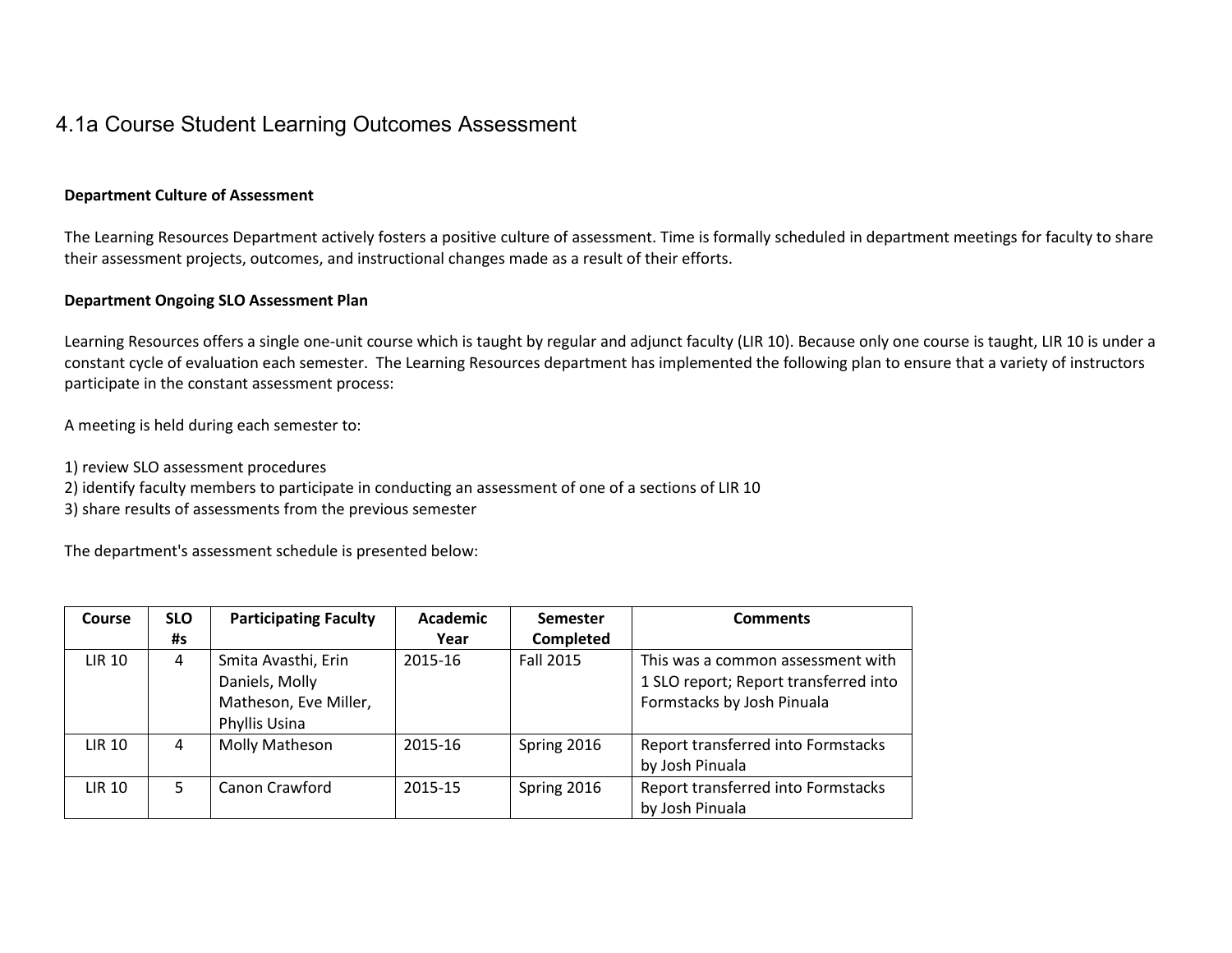| <b>LIR 10</b> | $\mathbf{1}$   | Smita Avasthi, Ann<br>Bertucci, Sheila<br>Cunningham, Erin<br>Daniels, Loretta<br>Esparza, Boutsaba<br>Janetvilay, Jessica<br>Harris, Marjorie Lear,<br>Hilary Smith, Phyllis<br>Usina, Connie Williams | 2016-17   | <b>Fall 2016</b> | This was a common assessment with<br>1 SLO report; Report transferred into<br>Formstacks by Josh Pinuala                               |
|---------------|----------------|---------------------------------------------------------------------------------------------------------------------------------------------------------------------------------------------------------|-----------|------------------|----------------------------------------------------------------------------------------------------------------------------------------|
| <b>LIR 10</b> | $\overline{2}$ | Sami Lange, Nancy<br>Persons                                                                                                                                                                            | 2016-17   | Spring 2017      | This was a common assessment with<br>1 SLO report; Report transferred into<br>Formstacks by Josh Pinula                                |
| <b>LIR 10</b> | 3              | Smita Avasthi, Ann<br>Bertucci, Erin Daniels,<br>Boutsaba Janetvilay,<br>Phyllis Usina                                                                                                                  | 2017-18   | <b>Fall 2017</b> | This was a common assessment with<br>1 SLO report; Report transferred into<br>Formstacks by Josh Pinula as a Spring<br>2018 assessment |
| <b>LIR 10</b> | 4              | Eve Miller and Jessica<br><b>Harris</b>                                                                                                                                                                 | 2017-2018 | Spring 2018      | 2 reports filed in Formstacks                                                                                                          |
| <b>LIR 10</b> | 5              | Smita Avasthi                                                                                                                                                                                           | 2018-2019 | <b>Fall 2018</b> |                                                                                                                                        |
| <b>LIR 10</b> | $\mathbf{1}$   | Smita Avasthi                                                                                                                                                                                           | 2018-2019 | Spring 2019      |                                                                                                                                        |
| <b>LIR 10</b> | $\overline{2}$ | Volunteer(s) TBD at<br>faculty meeting                                                                                                                                                                  | 2019-2020 | Fall 2019        |                                                                                                                                        |
| <b>LIR 10</b> | $\overline{3}$ | Volunteer(s) TBD at<br>faculty meeting                                                                                                                                                                  | 2019-2020 | Spring 2020      |                                                                                                                                        |
| <b>LIR 10</b> | $\overline{4}$ | Volunteer(s) TBD at<br>faculty meeting                                                                                                                                                                  | 2020-2021 | <b>Fall 2020</b> |                                                                                                                                        |
| <b>LIR 10</b> | 5              | Volunteer(s) TBD at<br>faculty meeting                                                                                                                                                                  | 2020-2021 | Spring 2021      |                                                                                                                                        |
| <b>LIR 10</b> | $\mathbf{1}$   | Volunteer(s) TBD at<br>faculty meeting                                                                                                                                                                  | 2021-2022 | <b>Fall 2021</b> |                                                                                                                                        |
| <b>LIR 10</b> | $\overline{2}$ | Volunteer(s) TBD at<br>faculty meeting                                                                                                                                                                  | 2021-2022 | Spring 2022      |                                                                                                                                        |
| <b>LIR 10</b> | $\overline{3}$ | Volunteer(s) TBD at<br>faculty meeting                                                                                                                                                                  | 2022-2023 | <b>Fall 2022</b> |                                                                                                                                        |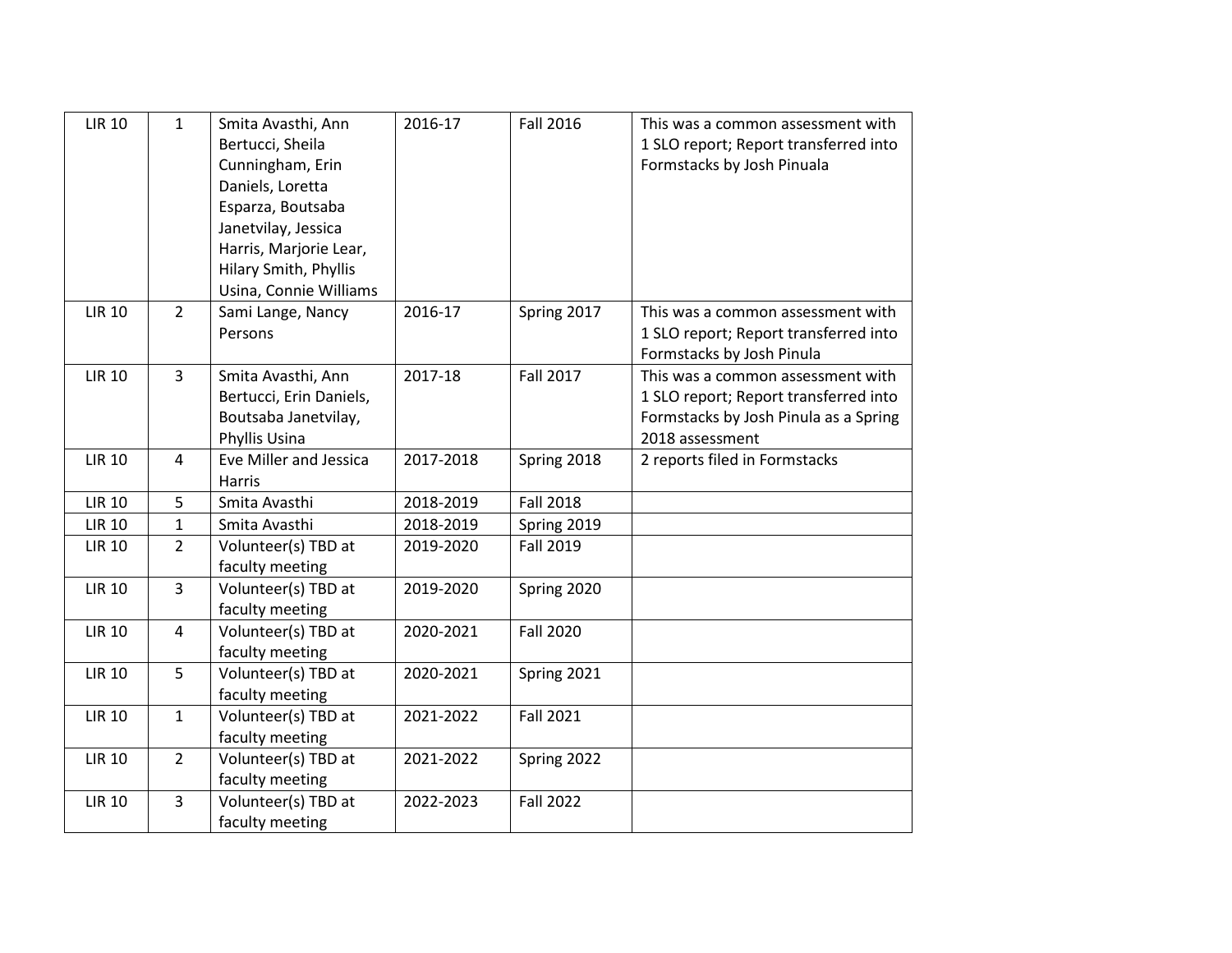| <b>LIR 10</b> | Volunteer(s) TBD at | 2022-2023 | Spring 2023 |  |
|---------------|---------------------|-----------|-------------|--|
|               | faculty meeting     |           |             |  |
|               |                     |           |             |  |

### 4.1b Program Student Learning Outcomes Assessment

# Program Learning Outcomes

- 1. SRJC Libraries provide effective instruction in a wide variety of contexts to support our diverse range of learners and their needs.
	- A. Librarians provide personalized instruction to support our diverse range of learners and their needs.
	- B. Librarians provide instruction tailored to specific classes, assignments, or tools during course-integrated instruction session and/or drop-in workshops to support our diverse range of learners and their needs.
	- C. Librarians provide effective instruction through credit classes to support our diverse range of learners and their needs.
- 2. SRJC Libraries acquire, provide access, and deliver resources useful to support the needs and enrich the lives of our diverse range of learners.
	- A. The SRJC Libraries acquire resources that meet the curricular needs and enrich the lives of our diverse range of learners.
	- B. SRJC Libraries provide access to and deliver resources that support the curricular needs and enrich the lives of our diverse range of learners.
- 3. SRJC Libraries provide a technology infrastructure and services that facilitate successful academic achievement of our diverse range of learners and their needs.
	- A. The SRJC Libraries provide hardware and software that facilitate successful academic achievement of our diverse range of learners.
	- B. The SRJC Libraries provide research interfaces that facilitate successful academic achievement of our diverse range of learners and their needs.
- 4. SRJC Libraries provide a welcoming environment and facilities that support our diverse range of learners and their needs.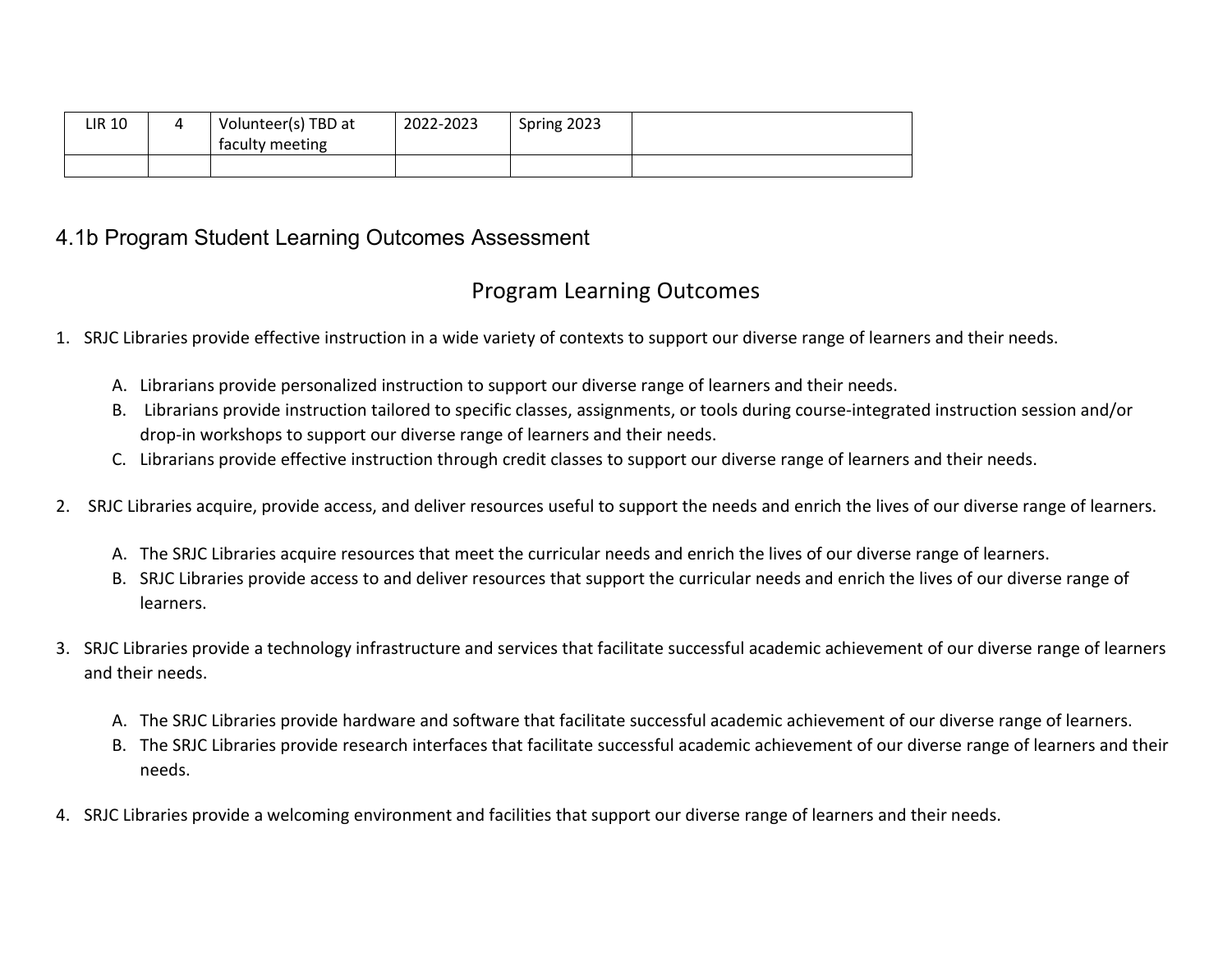- A. The SRJC Libraries provide facilities that welcome and support learning for our diverse of range of students.
- B. The SRJC Libraries provide sufficient open hours and staff to support learning for our diverse of range of students.

#### **Program Learning Outcomes Assessment Schedule**

We are committed to continuous program assessment and improvement; thus, we assess initiatives related to each PLO every year. Since 2017, we have assessed all 4 of our PLOs, and we shared the results with the department. The reports can be found on the shared drive, accessible by all library staff. If, however, we do not have a significant initiative in a particular area, we will maintain the following schedule:

| <b>ACADEMIC YEAR</b> | PLO <sub>1</sub> | PLO <sub>2</sub> | PLO <sub>3</sub> | PLO <sub>4</sub> |
|----------------------|------------------|------------------|------------------|------------------|
| 2015-2016            |                  |                  |                  | ↗                |
| 2016-2017            |                  |                  |                  |                  |
| 2017-2018            |                  |                  |                  |                  |
| 2018-2019            |                  |                  |                  |                  |
| 2019-2020            |                  |                  |                  |                  |
| 2020-2021            |                  |                  |                  |                  |

### 4.1c Student Learning Outcomes Reporting

| <b>Type</b> | <b>Name</b>       | <b>Student</b>     | <b>Assessment</b>       | Change      |
|-------------|-------------------|--------------------|-------------------------|-------------|
|             |                   | <b>Assessment</b>  | <b>Results Analyzed</b> | Implemented |
|             |                   | <b>Implemented</b> |                         |             |
| Course      | LIR 10            | <b>Fall 2007</b>   | Spring 2011             | Fall 2011   |
| Course      | LIR 10            | <b>Fall 2007</b>   | Spring 2011             | Fall 2011   |
| Course      | LIR 10            | <b>Fall 2007</b>   | Spring 2011             | Fall 2011   |
| Course      | $LIR$ 10          | <b>Fall 2007</b>   | Spring 2011             | Fall 2011   |
| Course      | LIR 10            | <b>Fall 2007</b>   | Spring 2011             | Fall 2011   |
| Course      | LIR 10            | <b>Fall 2008</b>   | Spring 2009             | Spring 2009 |
| Course      | LIR <sub>30</sub> | <b>Fall 2007</b>   | Spring 2008             | Spring 2009 |
| Course      | LIR 30            | <b>Fall 2008</b>   | Spring 2009             | Spring 2009 |
| Course      | LIR 10            | Spring $2010$      | Spring $2010$           | N/A         |
| Course      | LIR <sub>30</sub> | Spring 2010        | Spring 2010             | N/A         |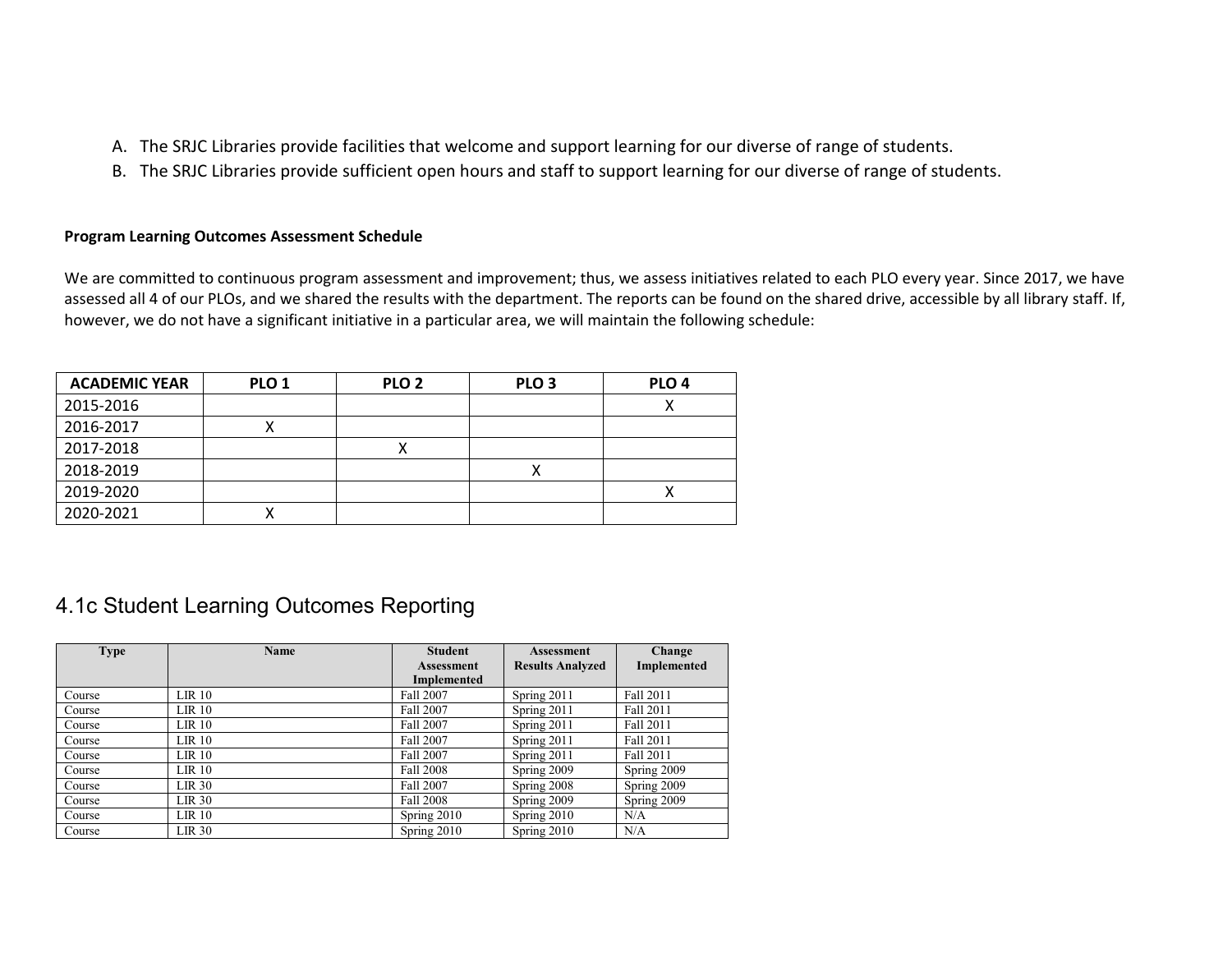| Course          | LIR 310                           | N/A              | N/A         | N/A         |
|-----------------|-----------------------------------|------------------|-------------|-------------|
| Course          | <b>LIR 10</b>                     | Spring 2013      | Spring 2013 | Spring 2013 |
| Course          | LR <sub>10</sub>                  | Spring 2013      | Spring 2013 | Spring 2013 |
| Course          | $LIR$ 10                          | <b>Fall 2012</b> | Fall 2012   | Fall 2012   |
| Course          | <b>LIR 10</b>                     | Fall 2012        | Fall 2012   | Fall 2012   |
| Course          | $LIR$ 10                          | Spring 2014      | Spring 2014 | Spring 2014 |
| Course          | $LIR$ 10                          | Spring 2013      | Spring 2013 | Spring 2013 |
| Course          | <b>LIR 10</b>                     | Spring 2014      | Spring 2014 | Spring 2014 |
| Course          | <b>LIR 10</b>                     | Spring 2014      | Spring 2014 | Spring 2014 |
| Course          | <b>LIR 10</b>                     | Spring 2014      | Spring 2014 | Spring 2014 |
| Course          | <b>LIR 10</b>                     | Spring 2014      | Spring 2014 | Spring 2014 |
| Course          | $LIR$ 10                          | Fall 2014        | Fall 2014   | Fall 2014   |
| Course          | LIR10                             | Fall 2015        | Spring 2016 | Fall 2016   |
| Course          | LR <sub>10</sub>                  | Spring 2016      | Spring 2016 | Fall 2016   |
| Service/Program | Course Integrated Instruction     | Fall 2014        | Fall 2014   | Spring 2015 |
| Service/Program | Course Integrated Instruction     | Spring 2015      | Spring 2015 | Fall 2015   |
| Service/Program | <b>Library Instructional Svcs</b> | Spring 2011      | N/A         | N/A         |
| Service/Program | Acq and Deliv of Resources        | Spring 2011      | N/A         | N/A         |
| Service/Program | Technology Infrastructure         | Fall 2011        | N/A         | N/A         |
| Service/Program | Learning Environment              | Fall 2010        | N/A         | N/A         |
| Service/Program | <b>Interlibrary Loans</b>         | Spring 2013      | Spring 2013 | N/A         |
| Service/Program | Public Service Desk Assessment    | Spring 2014      | Spring 2014 | N/A         |
| Service/Program | Research Assistance Assessment    | Spring 2014      | Spring 2014 | N/A         |
| Service/Program | Print/Copy Services               | Fall 2014        | Fall 2014   | Fall 2014   |
| Service/Program | Group Study Facility Assessmen    | Spring 2015      | Spring 2015 | Summer 2015 |

# 4.2a Key Courses or Services that address Institutional Outcomes

| <b>Course/Service</b>       | la | 1 <sub>b</sub>    | 1c | 2a | 2b | 2c | 2d  | 3a           | 3 <sub>b</sub> | 4a | 4 <sub>b</sub>            |              | 6a | 6h | <b>6c</b> |              |
|-----------------------------|----|-------------------|----|----|----|----|-----|--------------|----------------|----|---------------------------|--------------|----|----|-----------|--------------|
| Course Integrated           |    | $\mathbf{v}$<br>л |    |    |    |    | v v | $\mathbf{v}$ | $\mathbf{v}$   | X  | $\mathbf{v}$<br>$\lambda$ | $\mathbf{v}$ | ۳z |    |           | ٦Z           |
| Instruction                 |    |                   |    |    |    |    |     |              |                |    |                           |              |    |    |           |              |
| $LIR$ 10: Intro to          |    | $\mathbf{v}$<br>л |    |    |    |    |     |              | $\mathbf{v}$   | X  | $\mathbf{v}$              | $\mathbf{v}$ |    |    |           | $\mathbf{v}$ |
| <b>Information Literacy</b> |    |                   |    |    |    |    |     |              |                |    |                           |              |    |    |           |              |
| Reference & Research        |    | $\mathbf{v}$<br>л |    |    |    |    | v v |              | $\mathbf{v}$   | X  | $\mathbf{v}$              | $\mathbf{v}$ | ٦z |    |           | $\mathbf{v}$ |
| Support                     |    |                   |    |    |    |    |     |              |                |    |                           |              |    |    |           |              |

4.2b Narrative (Optional)

**TO DO**

**Student Learning Outcome Activity**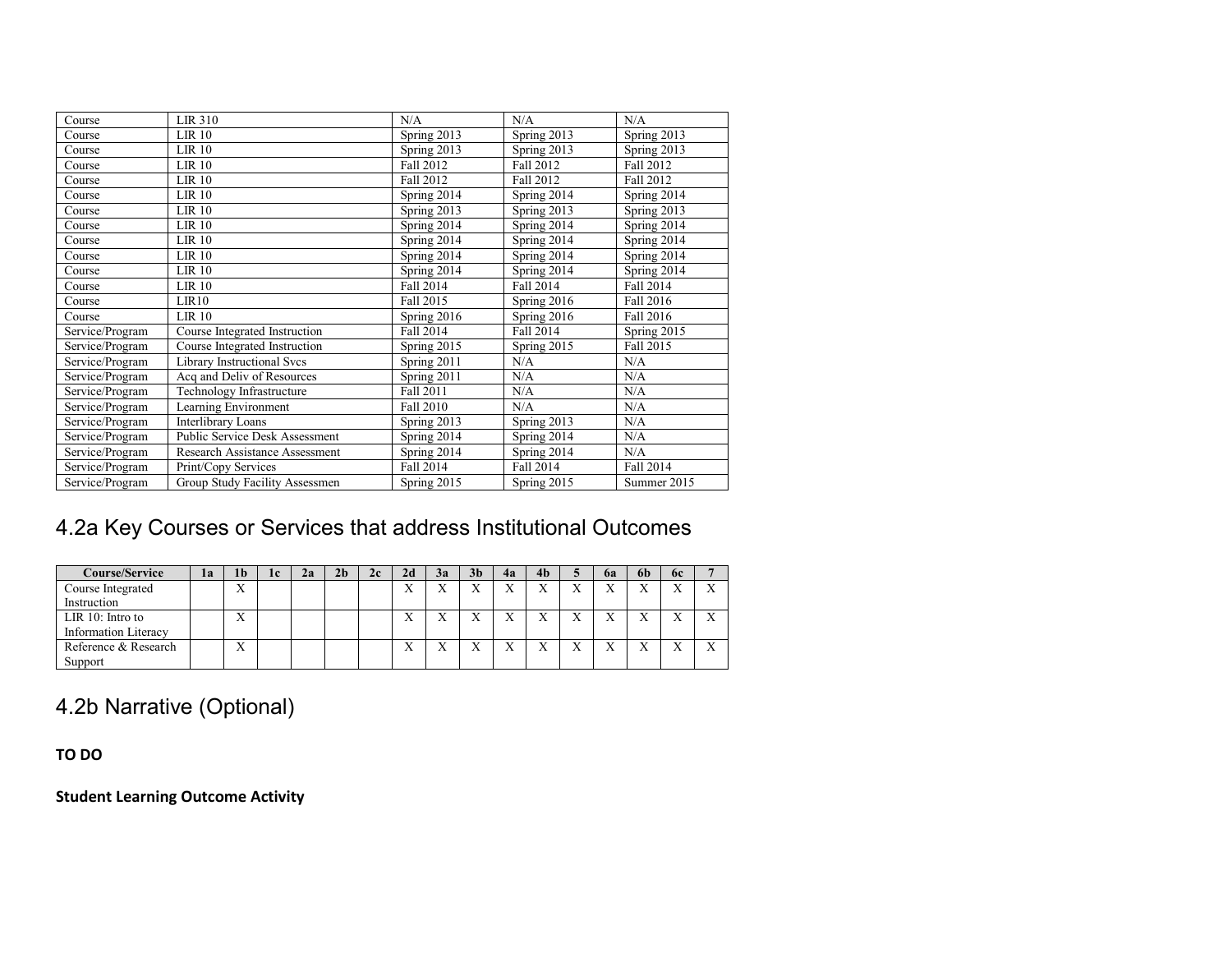During the 2015-2016 academic year multiple forms of SLO assessment took place. In 2014, the Association of College and Research Libraries (ACRL) encouraged college librarians to redesign our approach to information literacy by providing a framework of key concepts that inform college-level information literacy programs. SRJC Libraries is an early adopter of that framework, as several librarians are updating their course materials and pedagogical approach. For the Fall 2015 semester, our instructional coordinator designed a project to assess SLO 4: Evaluate the quality and relevance of information sources. Librarians using the new framework used 2 different rubrics to grade student work in classes at both Santa Rosa and Petaluma. The first tool used a traditional measure while the other measured whether students used a sophisticated and nuanced approach to the evaluation of sources, which is a more advanced skill than our previous set of standards suggested. The results of the assessment project suggest we are still inexperienced with regard to teaching evaluation as a complex set of processes, as the "pass rate" for evaluation of this type was 15% lower than that analyzing traditional evaluation and assessment skills. Our lead instruction librarian hosted a series of workshops in the spring semester to explore these and other instructional issues in depth, and the assessment was also discussed at department meetings.

A second assessment, of SLO 5: Identify several ethical and legal issues related to the use of information was conducted by 2 librarians in the Spring 2016 semester. Both librarians used a quiz to assess student understanding of issues related to plagiarism and citation. THe first librarian gave a lecture and led handson learning activities covering materials on the topic. In assessing results, this librarian concludes that the assessment tool should be applied closer to the end of the semester so that her students experience more opportunities to incorporate learning into practice prior to taking the assessment. The other librarian utilized the same assessment tool, but administered it at a different point in the course. This librarian identified 2 aspects (paraphrasing and common knowledge) of the SLO which students did not grasp well, and the librarian plans to review and revise course materials on these topics. Both librarians plan to reassess the SLO in accordance with thedepartment's 3 year assessment cycle.

#### **Program Learning Outcome Activity**

In the Summer 2015 and Fall 2015 terms, two follow-up assessments of Program Learning Outcome #4 took place. This PLO states "The SRJC Libraries provide a welcoming environment and facilities that support our diverse range of learners and their needs." The initial assessment of this PLO was conducted in Spring 2015, and some background information follows. At that time, only 50% of the group study rooms at the Doyle Library (and only slightly more at Mahoney Library) had white boards for student use, and the libraries had no group study reservation system. We conducted a survey and discovered that in essence, students were wandering around the library searching for available group study rooms which had white boards in them. They expressed frustration at not being able to reserve rooms and it was clear they specifically wanted rooms with white boards. In addition we discovered students were not generally aware they could borrow dry-erase markers, etc., to use in these rooms. Prior to the begin of the Summer 2015 term, we purchased and installed white boards in most of the rooms (the installation was completed by end of Summer term), and implemented a Group Study Reservation System for both libraries.

In the Summer 2015 term and the Fall 2015 semester, the 2 follow-up assessments took place. We asked one additional question in these assessments. The question asks whether students used the new reservation system and for any comments regarding the system, which is an online program for self-reservation of group study rooms. With regard to general room satisfaction, the data indicate an increase in satisfaction with room availabilty. With regard to furnishings, there is a marked decrease in dissatisfaction regarding availability of whiteboards, but we see an increase in dissatisfaction with availability of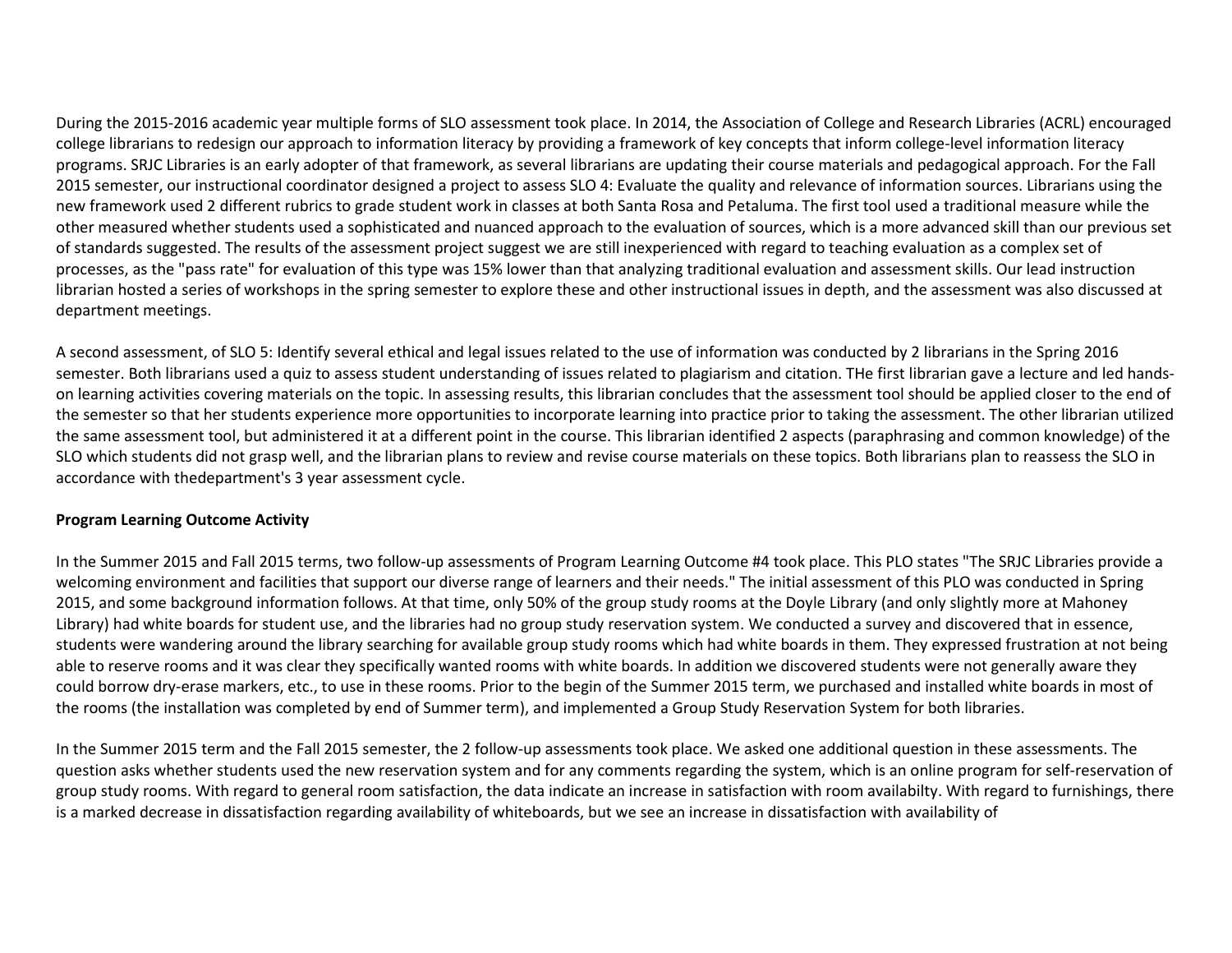media/computers/projector availability in the group study rooms. Issues regarding HVAC persist (the Doyle Library experienced a severe failure of the HVAC in summer and early fall). In response to the new question regarding use of the reservation system, results indicate a high level of satisfcation with the online system.

We continue to gather data from this assessment regarding "what would make these rooms more useful" and will continue to assess responses to respond effectively to needs expressed by students. In addition, we have been gathering data on what classes students are studying for in these rooms, so that we can improve usage by students from departments for which low usage is demonstrated.

### 5.0 Performance Measures

**2017-18 Statistics at a Glance** 

**I. Research Impact**

**8,098** students taught in **347** course integrated instruction sections

**2,176** students taught in **80** sections of LIR10

**10,406** research assignments supported

#### **II. Responsive Support**

**10,839** access questions answered

**13,715** wayfinding questions answered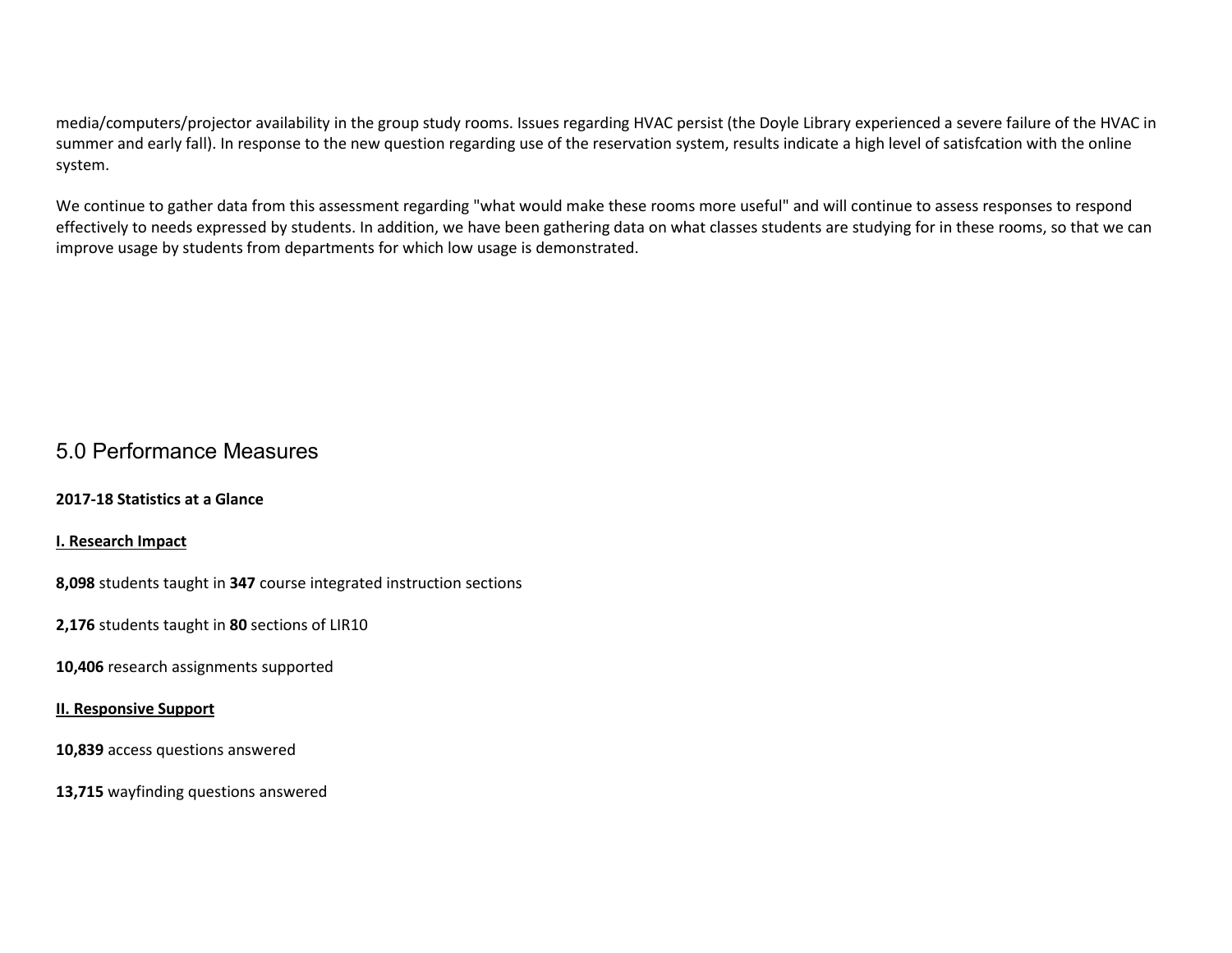#### **13,944** technical problems solved

#### **III. Collections**

**Items Circulated: 91,341**

**Interlibrary Loan: 912**

#### **Collections**

E-Books: 170,000 Print Books: 182,772

#### **Usage**

| 587,780   |
|-----------|
| 3,701,463 |
| 224,156   |
| 15,263    |
| 30,432    |
|           |

#### **IV. Student Assessment**

**87%** of students who use the textbooks on reserve persist and stay enrolled **93%** of students who use the laptop and calculator loan programs persist and stay enrolled The average GPA of library users is **5%** higher than for those who have not used library services

### 5.1 Effective Class Schedule: Course Offerings, Times, Locations, and Delivery Modes (annual)

Library instruction is offered in several modalities including face to face, hybrid, and fully online, answering the needs of multiple student learning styles and the demands of varied student lifestyles. Information literacy instruction occurs in specialized instructional workshops, course integrated instruction sessions, oneon-one research tutoring sessions, and reference desk instruction as library faculty seek to meet student demand for library and research services effectively and successfully.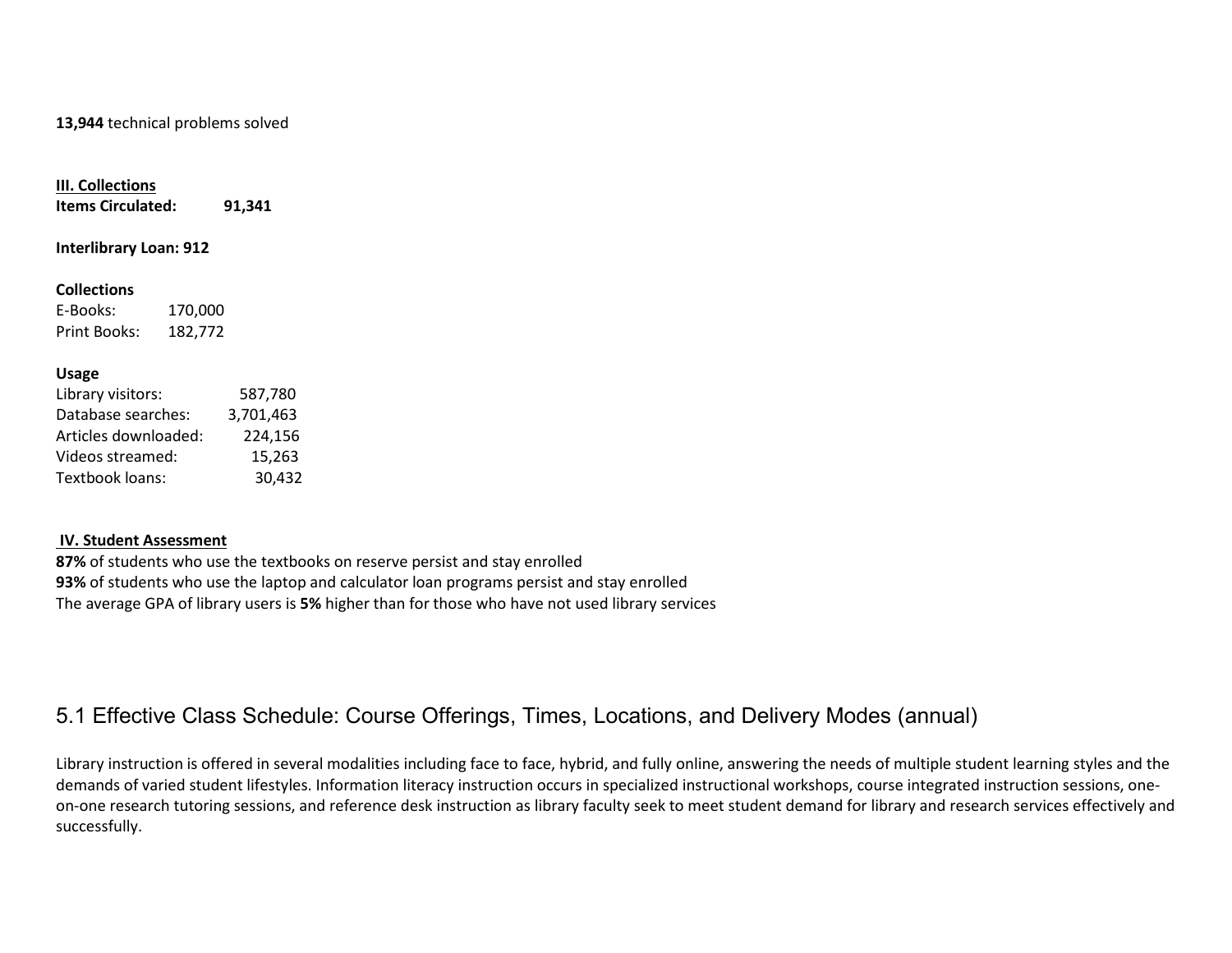Effort is made to offer classes scheduled at a variety of times to provide options for full time students as well as those who are working who require evening and weekend courses. In recent years, demand for online instruction has resulted in an increased offering of hybrid and fully online sections. Classes are offered in 6, 9, and 12 week formats, and are scheduled with a variety of start dates so as to maximize their efficacy in allowing students to use the LIR 10 curriculum to assist with the research project assignments they may have in other classes.

The library has been an active participate in interdisciplinary Learning Communities, successfully partnering with Puente and English instructors on both campuses in collaborative instructional initiatives. In addition, the department has made significant outreach to underserved populations through partnerships with Student Equity programs and collaborations with English as a Second Language instructors. A vibrant textbook loan program in particular, ensures access to required course materials for all students.

### 5.2a Enrollment Efficiency

Recent District initiatives to increase the number of sections offered caused a decrease in enrollment efficiency. Under-enrollment patterns experienced by the District as a whole are reflected in Learning Resources enrollment for LIR10 as well. The optimal number of sections for Fall and Spring semesters would most likely be around 30 classes a semester.

### **Enrollment Efficiency Summary by Session**

Fall 2018: 88.2% Summer 2018: 110.2% Spring 2018: 84.1% Fall 2017: 90.2% Summer 2017: 85.7% Spring 2017: 91.5% Fall 2016: 83.7% Summer 2016: 79.8% Spring 2016: 90.2% Fall 2015: 84.5%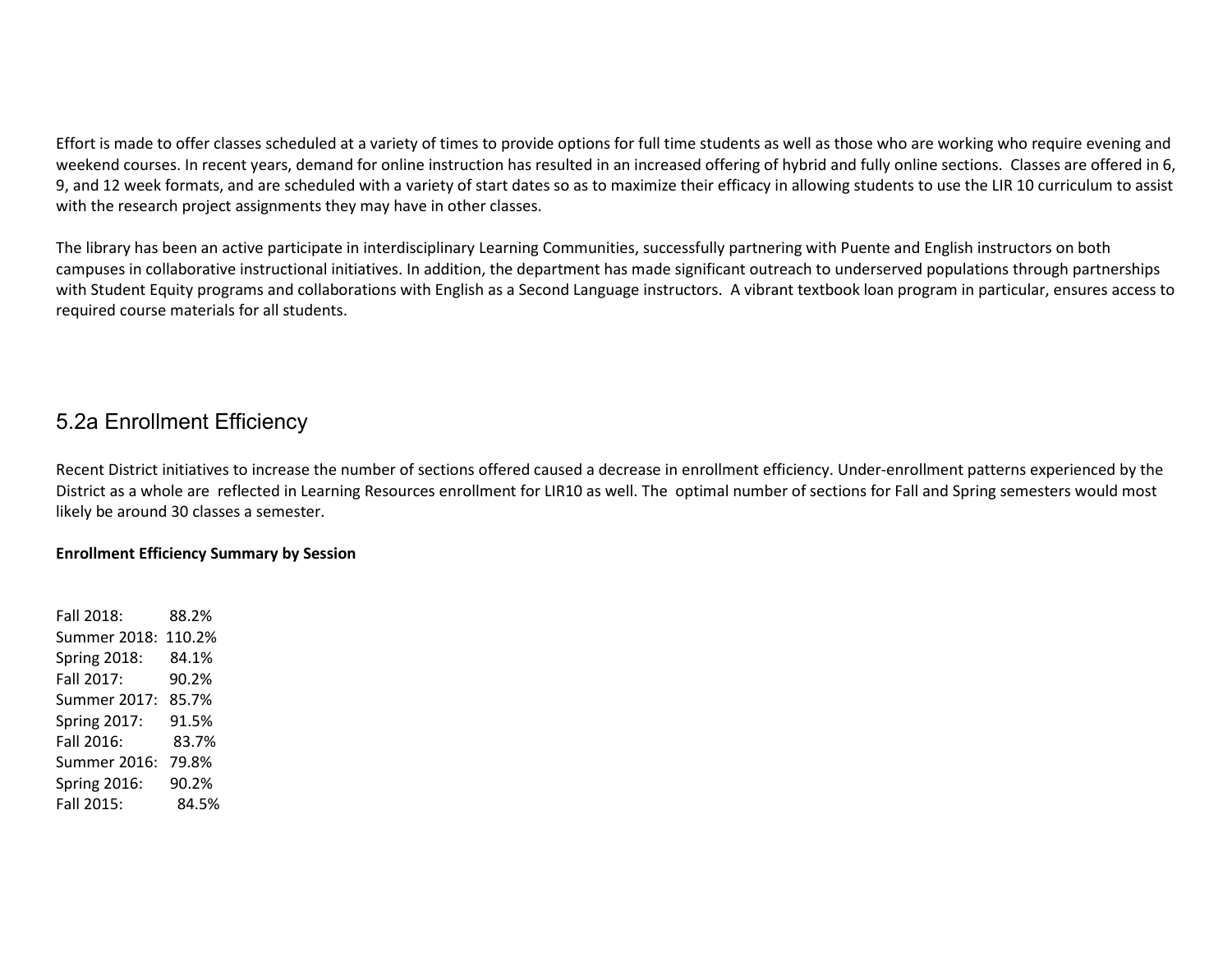Summer 2015: 83.8% Spring 2015: 93.3% Fall 2014: 91.7% Summer 2014: 80% Spring 2014: 92% Fall 2013: 103.0% Summer 2013: 99.6% Spring 2013: 106% Fall 2012: 108.3% Summer 2012: 99.8% Spring 2012: 110.5% Fall 2011: 103.2% Summer 2011: 100% Spring 2011: 107.8% Fall 2010: 101.4% Summer 2010: 101.7% Spring 2010: 104.4% Fall 2009: 95%

Library faculty have a policy of accepting all students from wait lists.

### 5.2b Average Class Size

Average class sizes for all locations and courses during recent semesters are as follows:

| <b>Fall 2018</b> | 26.4 |
|------------------|------|
| Summer 2018      | 33.1 |
| Spring 2018      | 25.1 |
| <b>Fall 2017</b> | 27.0 |
| Summer 2017      | 25.7 |
| Spring 2017      | 27.2 |
| <b>Fall 2016</b> | 25.0 |
| Summer 2016      | 24.0 |
| Spring 2016      | 26.8 |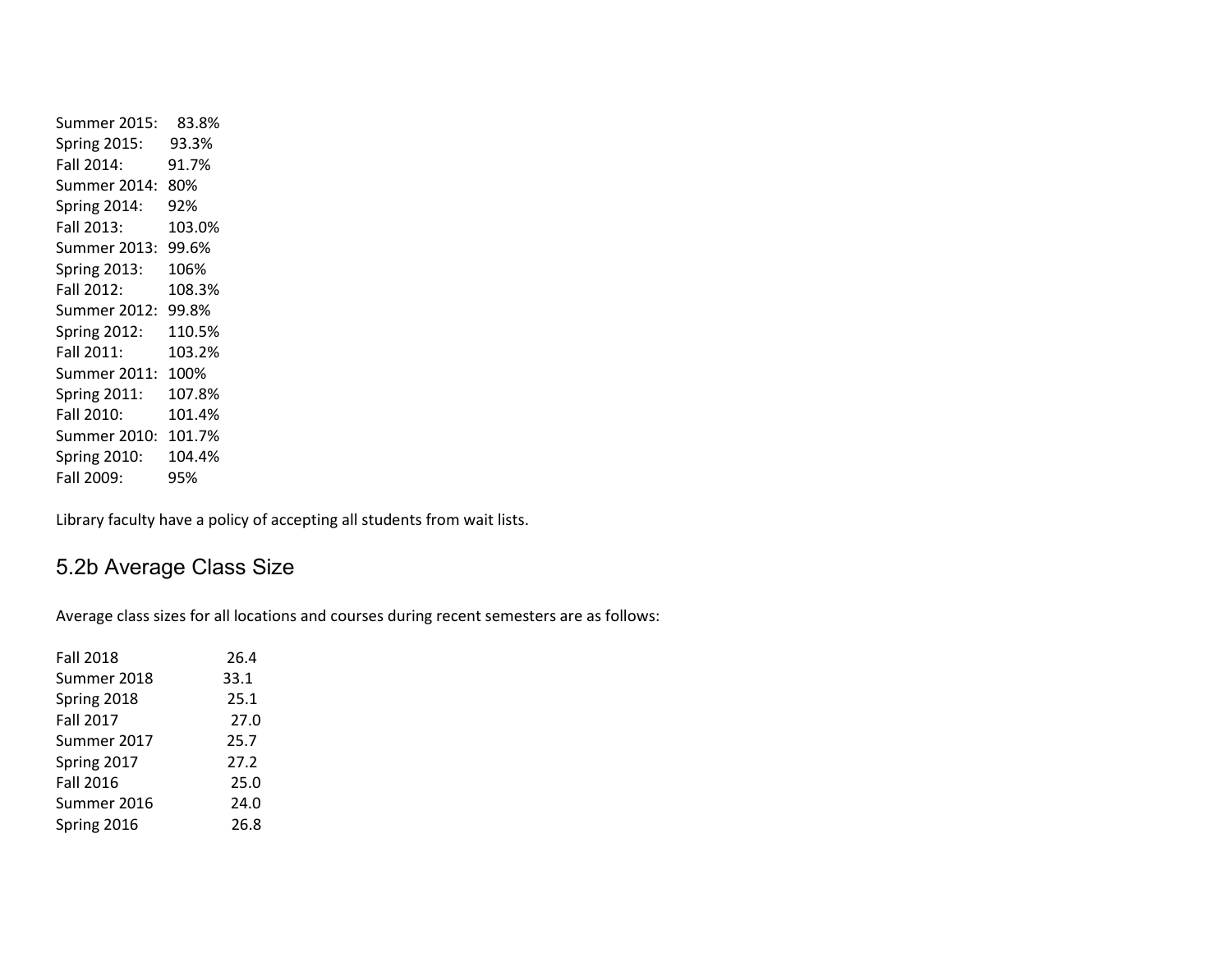| <b>Fall 2015</b> | 25.2 |
|------------------|------|
| Summer 2015      | 25.1 |
| Spring 2015      | 27.8 |
| <b>Fall 2014</b> | 27.5 |
| Summer 2014      | 23.9 |
| Spring 2014      | 27.4 |
| <b>Fall 2013</b> | 31.3 |
| Summer 2013      | 29.9 |
| Spring 2013      | 31.7 |
| <b>Fall 2012</b> | 32.0 |
| Summer 2012      | 30.0 |
| Spring 2012      | 32.7 |
| <b>Fall 2011</b> | 30.2 |
| Summer 2011      | 29.9 |
| Spring 2011      | 31.8 |
| <b>Fall 2010</b> | 29.7 |
| Summer 2012      | 30.4 |
| Spring 2010      | 31.1 |
| <b>Fall 2009</b> | 27.9 |

# 5.3 Instructional Productivity

The ratio of Full-Time Equivalent Students to Full-Time Equivalent Faculty at first census for the combined LIR10 instruction classes at Santa Rosa and Petaluma is as follows:

Fall 2018 13.59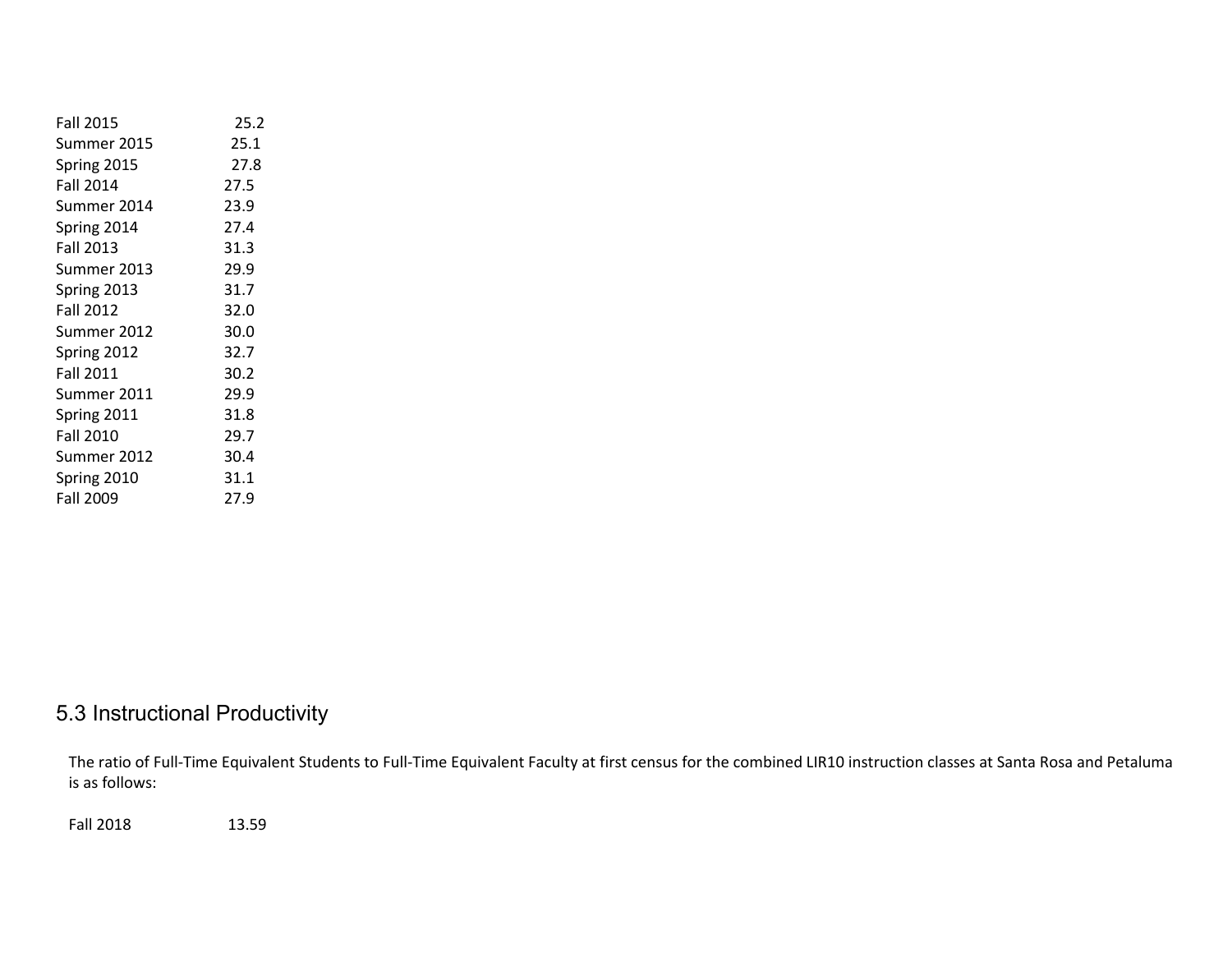| Summer 2018      | 16.43 |
|------------------|-------|
| Spring 2018      | 12.70 |
| <b>Fall 2017</b> | 13.75 |
| Summer 2017      | 12.97 |
| Spring 2017      | 13.71 |
| <b>Fall 2016</b> | 12.65 |
| Summer 2016      | 12.01 |
| Spring 2016      | 13.3  |
| <b>Fall 2015</b> | 12.8  |
| Summer 2015      | 12.5  |
| Spring 2015      | 13.9  |
| <b>Fall 2014</b> | 14.0  |
| Summer 2014      | 11.8  |
| Spring 2014      | 14.1  |
| <b>Fall 2013</b> | 14.5  |
| Summer 2013      | 14.8  |
| Spring 2013      | 16.2  |
| <b>Fall 2012</b> | 16.4  |
| Summer 2012      | 15.0  |
| Spring 2012      | 17.1  |
| <b>Fall 2011</b> | 15.53 |
| Summer 2011      | 15.61 |
| Spring 2011      | 17.51 |
| <b>Fall 2010</b> | 15.60 |
| Summer 2010      | 14.95 |
| Spring 2010      | 16.35 |
| <b>Fall 2009</b> | 15.24 |
|                  |       |

# 5.4 Curriculum Currency

LIR 10 is actively taught year round. The course outline of record (COR) was updated by the Department after rich dialogue and discussion. It was approved by the Curriculum Committee in Fall 2017 to keep in alignment with information literacy instruction and reflects the changing nature of information research.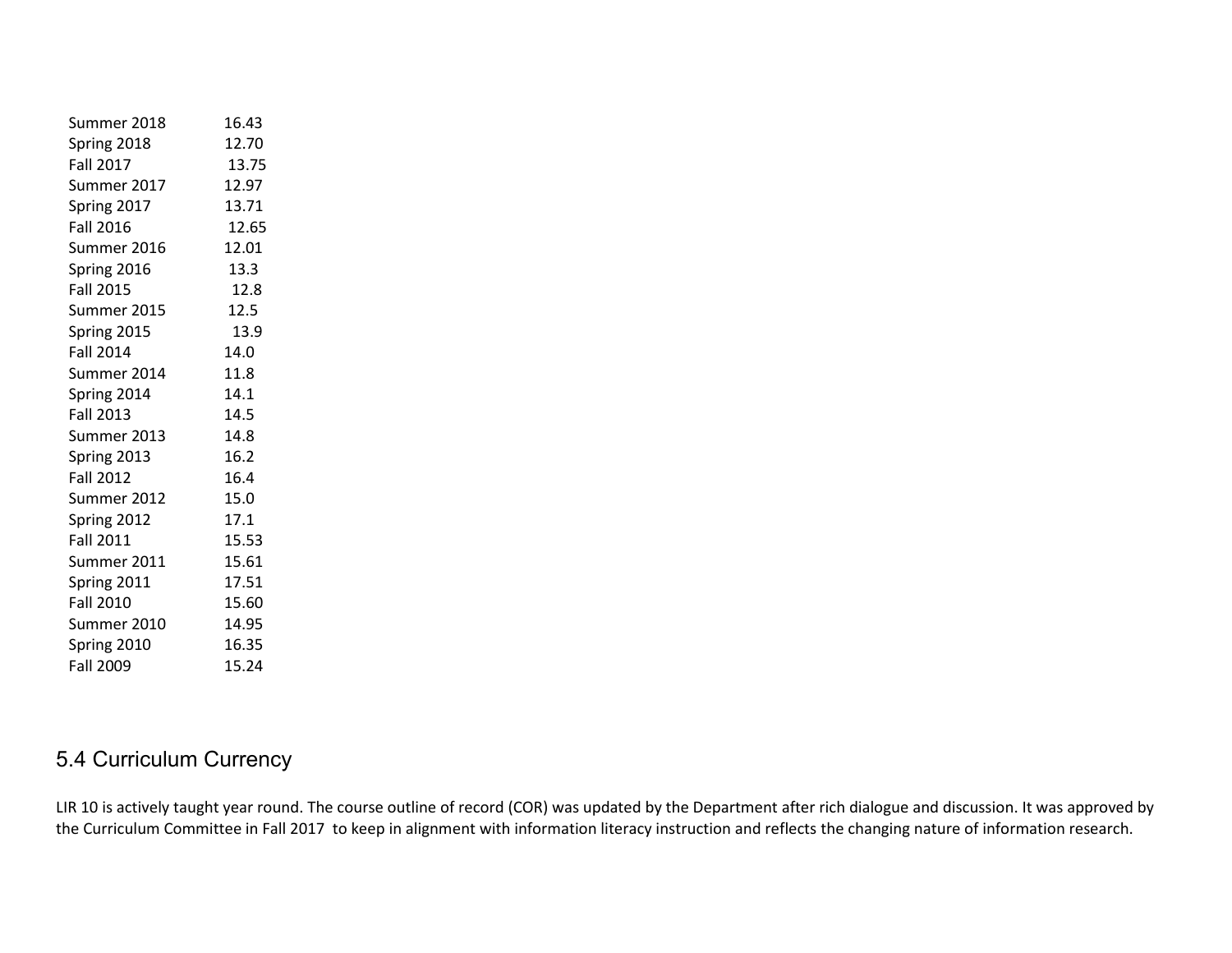# 5.5 Successful Program Completion

N/A

# 5.6 Student Success

The percentage of students demonstrating success in terms of course retention is as follows:

| <b>Fall 2018</b> | 79.6%   |
|------------------|---------|
| Summer 2018      | no data |
| Spring 2018      | 81.3%   |
| <b>Fall 2017</b> | 83.9%   |
| Summer 2017      | 84.3%   |
| Spring 2017      | 80.3%   |
| Summer 2016      | 80.5%   |
| Spring 2016      | 77.6%   |
| <b>Fall 2015</b> | 76.8%   |
| Summer 2015      | 78.6%   |
| Spring 2015      | 73.9%   |
| <b>Fall 2014</b> | 72.0%   |
| Summer 2014      | 81.3%   |
| Spring 2014      | 75.3%   |
| <b>Fall 2013</b> | 78.3%   |
| Summer 2013      | 77.4%   |
| Spring 2013      | 78.4%   |
| <b>Fall 2012</b> | 74.8%   |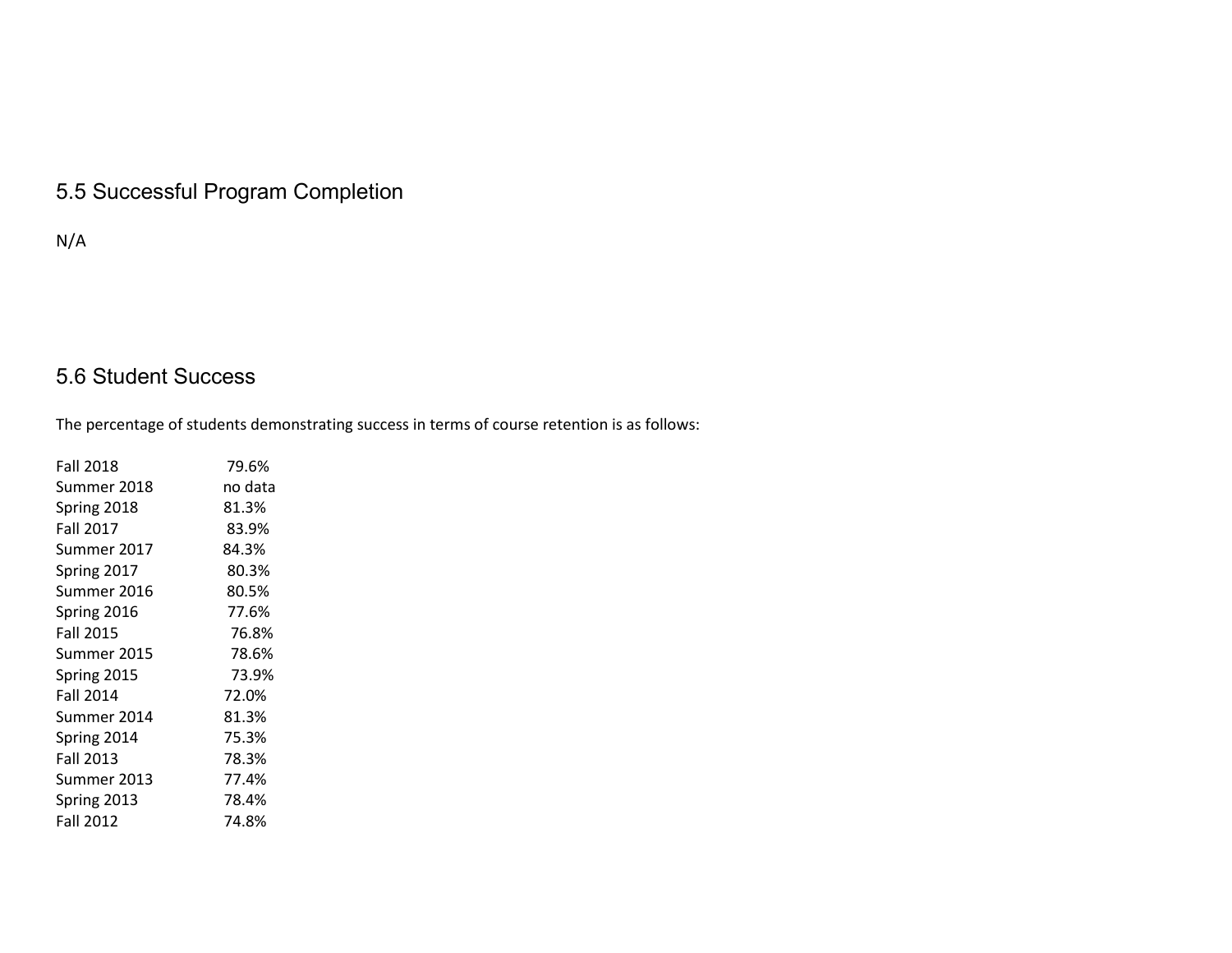| Summer 2012      | 79.7% |
|------------------|-------|
| Spring 2012      | 77.3% |
| Fall 2011        | 73.7% |
| Summer 2011      | 81.5% |
| Spring 2011      | 79.6% |
| <b>Fall 2010</b> | 78.4% |
| Summer 2010      | 84.3% |
| Spring 2010      | 75.7% |
| Fall 2009        | 80.2% |

Gradepoint averages for the same periods of time are as follows:

| <b>Fall 2015</b> | 2.74 |
|------------------|------|
| Summer 2015      | 2.90 |
| Spring 2015      | 2.70 |
| <b>Fall 2014</b> | 2.72 |
| Summer 2014      | 2.80 |
| Spring 2014      | 2.53 |
| Summer 2013      | 2.78 |
| Spring 2013      | 2.57 |
| <b>Fall 2012</b> | 2.61 |
| Summer 2012      | 2.88 |
| Spring 2012      | 2.56 |
| <b>Fall 2011</b> | 2.58 |
| Summer 2011      | 2.99 |
| Spring 2011      | 2.52 |
| <b>Fall 2010</b> | 2.71 |
| Summer 2010      | 2.88 |
| Spring 2010      | 2.61 |
| Fall 2009        | 2.63 |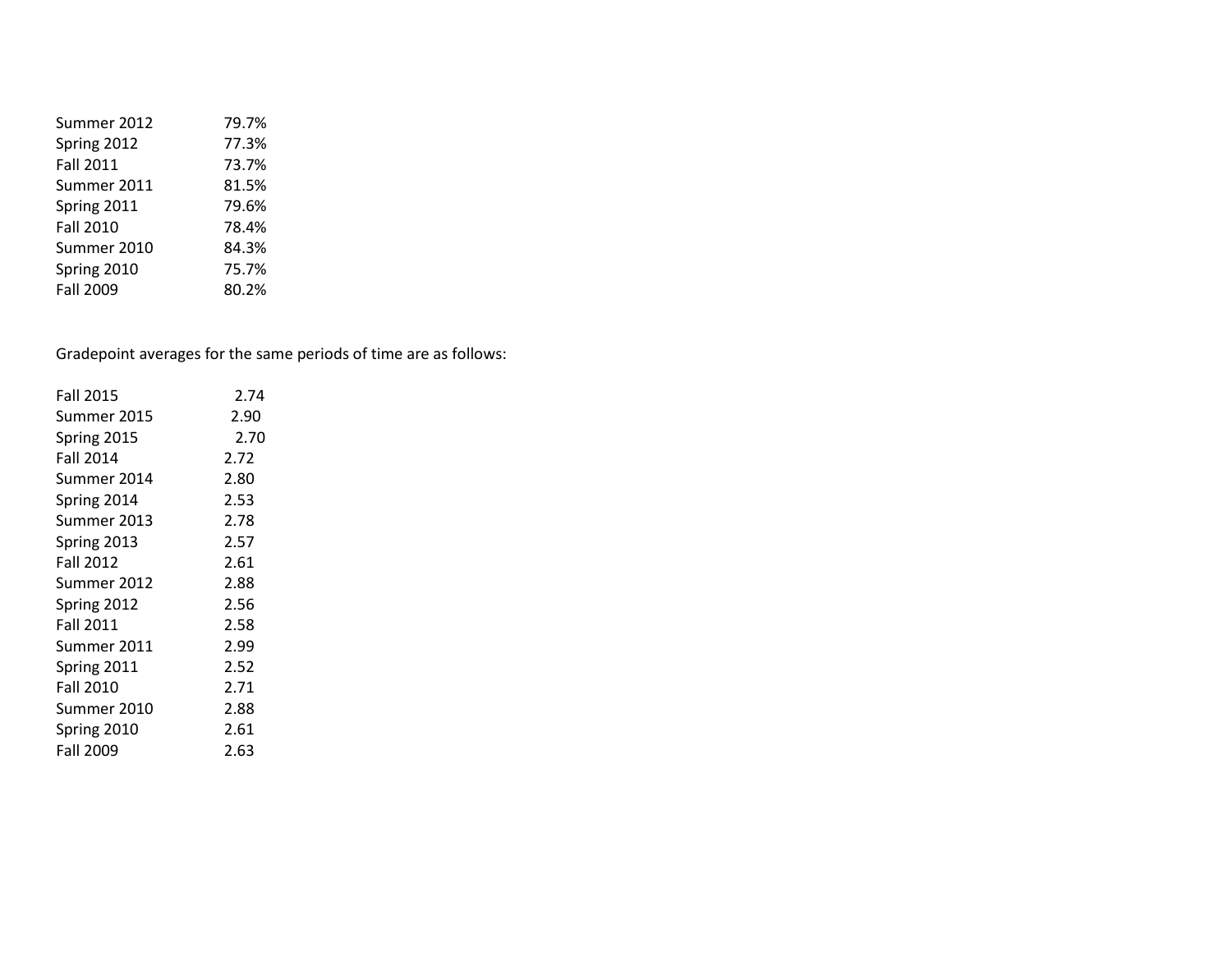### 5.7 Student Access

### **LIR 10 class enrollment**

Students served by ethnicity during the 2018-19 academic year, as provided by the District are as follows:

| White                 |      | 43.2% |
|-----------------------|------|-------|
| Asian                 |      | 3.8%  |
| Black                 |      | 3.2%  |
| Hispanic              |      | 36.7% |
| Native American       |      | 0.5%  |
| Pacific Islander 0.5% |      |       |
| Filipino              | 1.0% |       |
| Other Non-White       |      | 5.3%  |
| Decline to state 5.8% |      |       |
|                       |      |       |

Gender breakdown of students during the 2018-19 academic year, as provided by the District are as follows:

| Male    | 35.2% |
|---------|-------|
| Female  | 62.5% |
| Unknown | 2.3%  |

### **Student Usage of Library Programs and Services**

Students served by accessing library facilities, collections, and other resources is more challenging to gauge. In a 2017-18 assessment of library loan use, higher concentrations of underserved populations were reached through library services:

| Latino           | 43% |
|------------------|-----|
| Asian            | 9%  |
| African American | 4%  |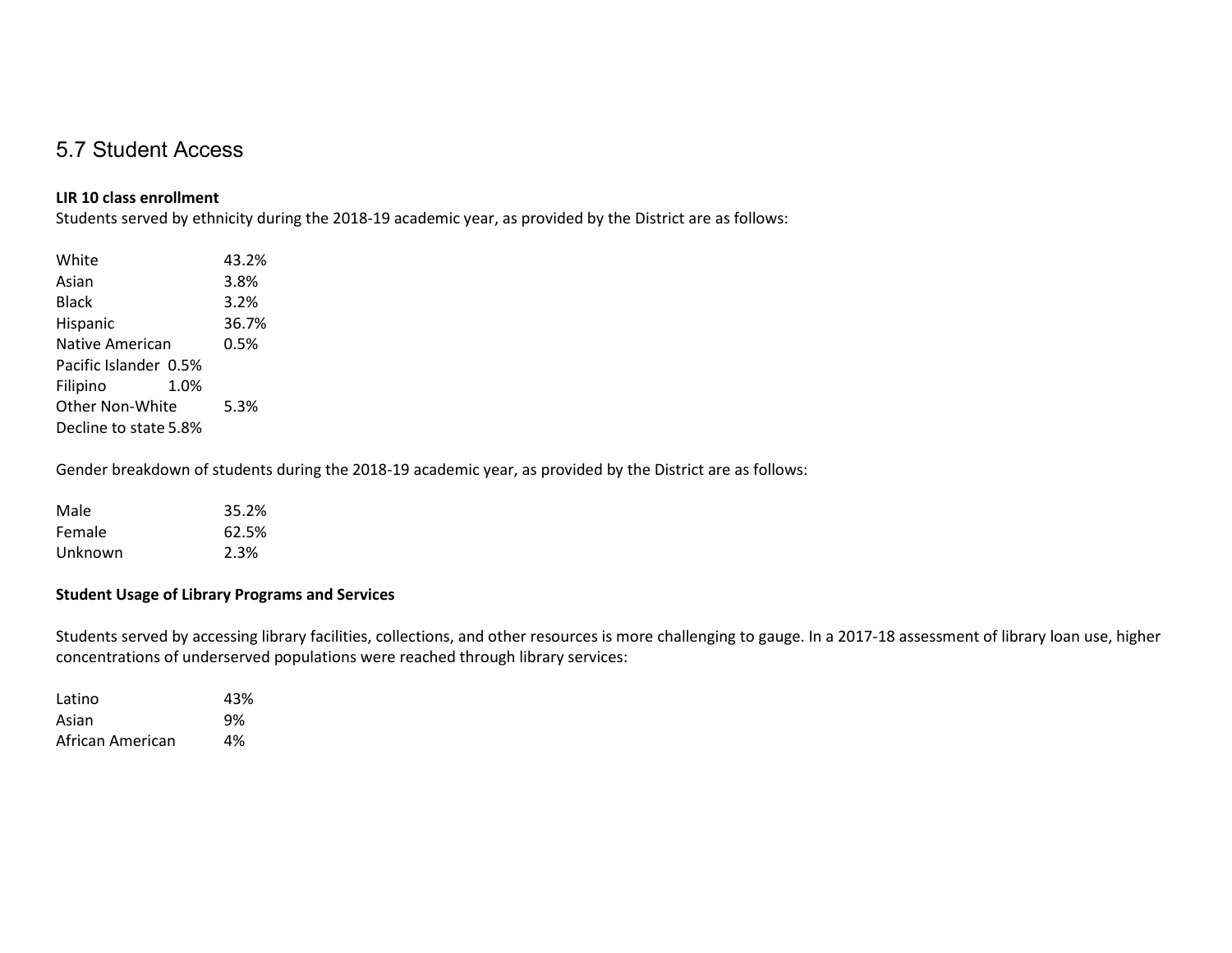# 5.8 Curriculum Offered Within Reasonable Time Frame

The department offers LIR10: Introduction to Information Literacy, in various formats and at a variety of times in order to allow students maximum accessibility. LIR10 sections are paired with Learning Communities to provide specialized access to specific populations of students and cohort groups.

LIR 10 is offered at both Santa Rosa and Petaluma every semester and summer session. In response to student demand, additional online and hybrid formats have been consistently added to section offerings.

### 5.9a Curriculum Responsiveness

LIR 10 curriculum proactively integrates new instructional elements that reflect the rapidly changing technological interfaces students encounter in an academic library. As an example, the department has introduced a series of Guide on the Side interactive tutorials to help students quickly comprehend and use the complex research tools common to academic libraries. The department also introduced a reading list tool that allows students to seamlessly access database materials from directly inside the online learning environment without disruption, facilitating better integration of library resources into the curriculum of any class taught at SRJC. These tools keep the information literacy program dynamic and reflect current pedagogy in the use of active learning instructional strategies.

### 5.9b Alignment with High Schools (Tech-Prep ONLY)

N/A

# 5.10 Alignment with Transfer Institutions (Transfer Majors ONLY)

LIR 10 is transferable to the CSU and UC systems.

5.11a Labor Market Demand (Occupational Programs ONLY)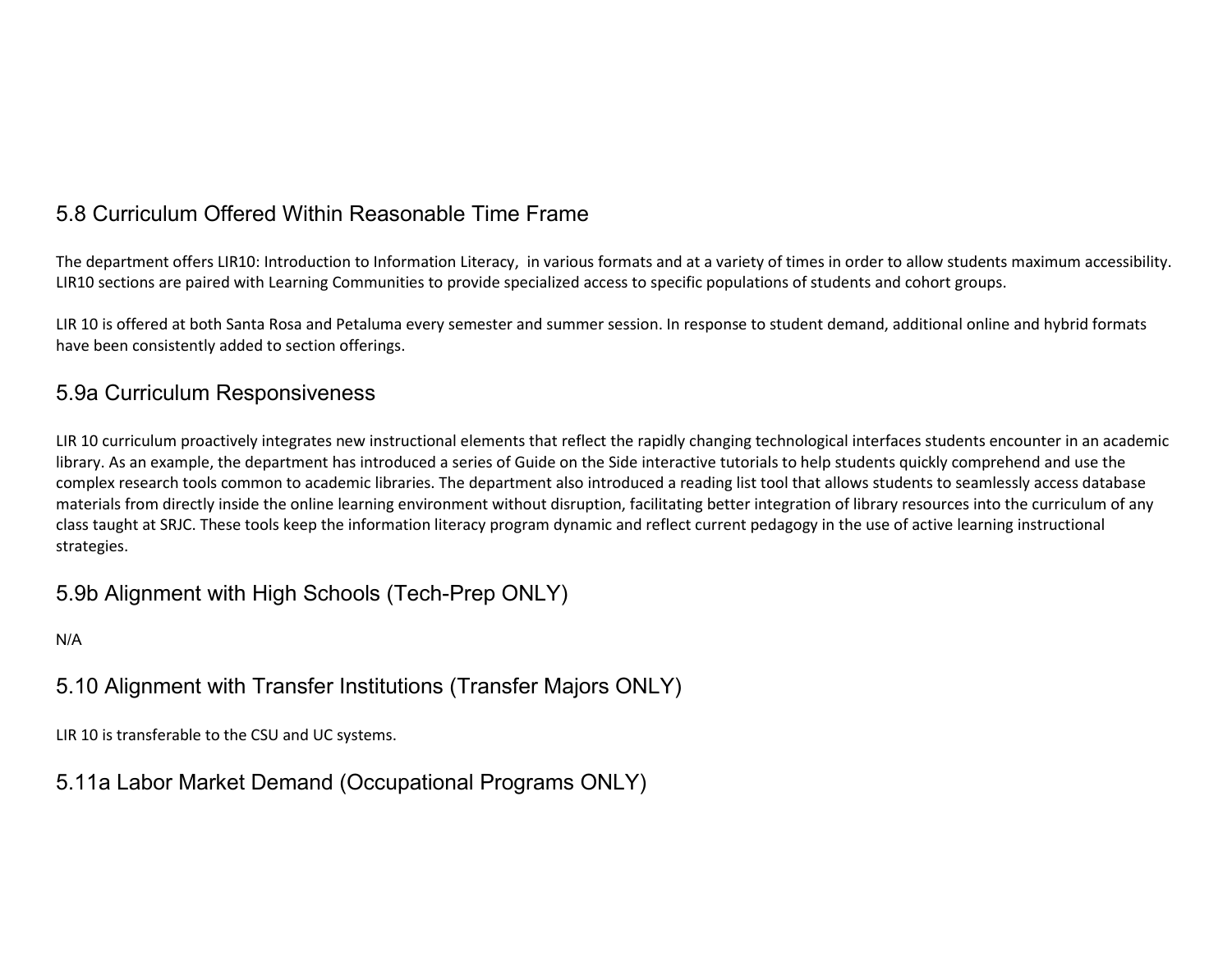### 5.11b Academic Standards

The department actively monitors and adheres to the educational information literacy standards that have been agreed upon and codefied by the Association of College and Research Libraries and the American Library Association. This is an active component art of the instructional aim of the Learning Resources department as well as for general Library operations. Our instructional SLOs measure student success and we use results from these assessments to generate conversation about new ways to teach concepts.

The department regularly engages in dialogue with regard to the information literacy standards because of their central nature to successful academic instruction. Instructors and library faculty regularly share information regarding new challenges to information literacy and design curriculum and learning strategies to meet the challenges of a dynamic information-rich environment.

The Learning Resources department has been a guiding force in California academic information literacy instruction and curricular integration of academic research. Faculty librarians regularly publish on information literacy pedagogy in academic literature and present at professional conferences.

### 6.1 Progress and Accomplishments Since Last Program/Unit Review

| Rank | Location | SP | M              | Goal                                                                                                                                               | <b>Objective</b>                                                                                                                                                                                                                                                                            | <b>Time Frame</b> | <b>Progress to Date</b>                                   |
|------|----------|----|----------------|----------------------------------------------------------------------------------------------------------------------------------------------------|---------------------------------------------------------------------------------------------------------------------------------------------------------------------------------------------------------------------------------------------------------------------------------------------|-------------------|-----------------------------------------------------------|
| 000  | ALL      | 02 | 01             | Maintain library quality through effective<br>faculty/staff job recruitments                                                                       | Revise current faculty assignments to adapt<br>services and instruction to changing student<br>need and pedagogical practices, with focus on<br>underserved populations, basic skills, and<br>English language learners.                                                                    | 2018              | This project was completed.                               |
| 0001 | ALL      | 02 | 01             | Complete the Learning Commons space<br>revitalization project through the construction<br>of a series of digital media suites in Doyle<br>Library. | Adapt library spaces in order to fully meet<br>changing instructional patterns and student<br>needs. Create integrated learning<br>technologies and collaborative spaces for<br>librarians to team with discipline facuty to<br>support student research and student<br>knowledge creation. | 2016-2019         | This project was completed.                               |
| 0002 | ALL      | 02 | 0 <sub>1</sub> | Procure an instructional materials budget to<br>support all District instruction activity and<br>programs                                          | Continue to adequately provide instructional<br>materials collections to support student<br>access and success. Provide information<br>resources for appropriate materials to support<br>student learning and instruction                                                                   | 2018              | This is an ongoing project that is completed<br>annually. |
| 0003 | ALL      | 02 | 01             | Continue the development, evaluation and<br>assessment of student learning outcomes and<br>program learning outcomes                               | Improve instruction and services through<br>continual assessment                                                                                                                                                                                                                            | 2018              | This is an ongoing project that is completed<br>annually. |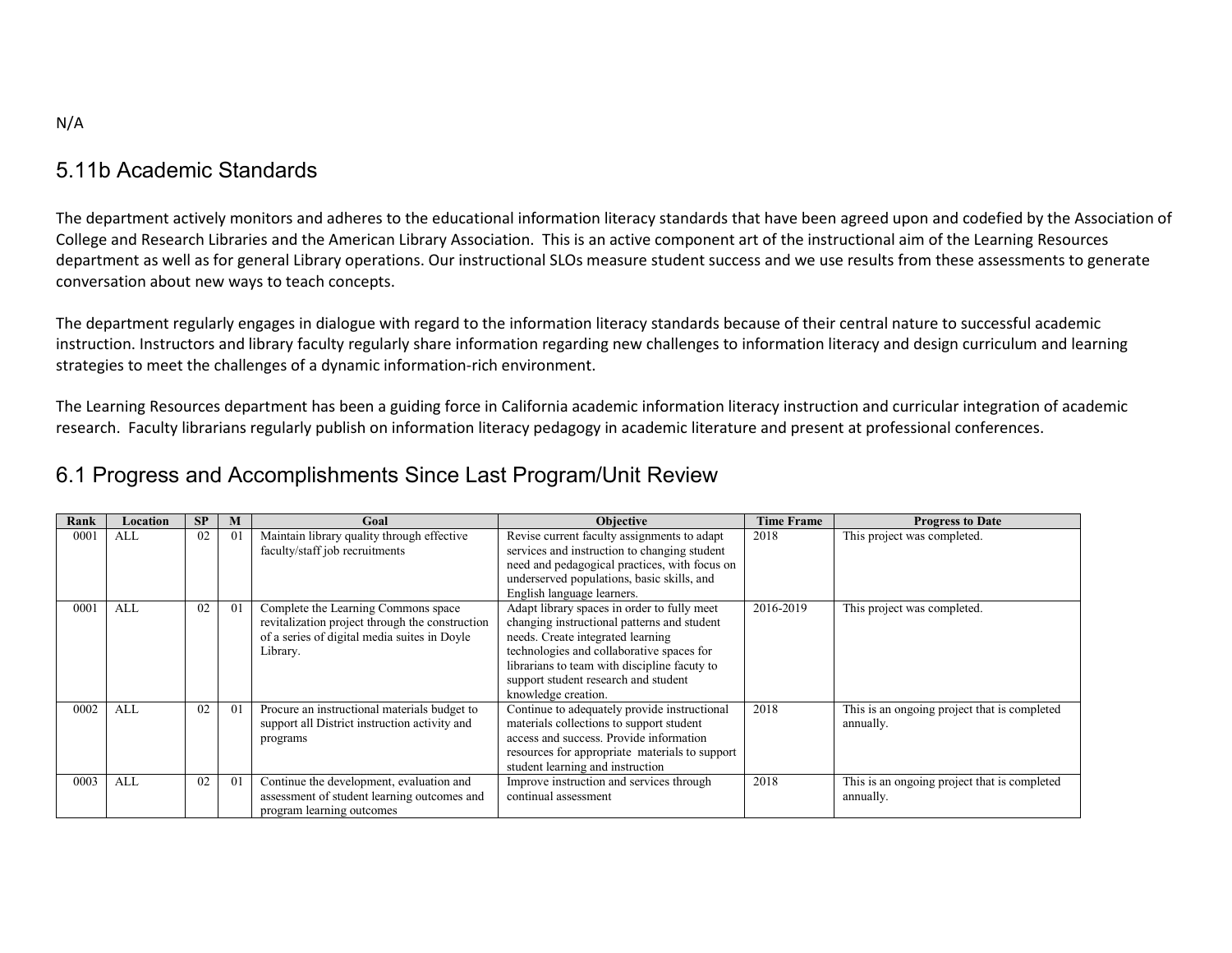| 0004 | <b>ALL</b> | 02 | 0 <sub>1</sub> | Conduct annual review of electronic<br>resources collections and services; increase<br>capacity to conduct data curation to manage<br>an increasing array of information resources.                                             | Assess and transform library technical service<br>processes to meet changing service demands<br>for expanded access to electronic resources<br>across a variety of platforms and services. | 2017-2020 | This project is currently underway and is<br>contingent upon the migration to the new<br>Library Services Platform.                                                          |
|------|------------|----|----------------|---------------------------------------------------------------------------------------------------------------------------------------------------------------------------------------------------------------------------------|--------------------------------------------------------------------------------------------------------------------------------------------------------------------------------------------|-----------|------------------------------------------------------------------------------------------------------------------------------------------------------------------------------|
| 0005 | ALL        | 02 | 0 <sub>1</sub> | Provide professional development and<br>training of library faculty and staff to take<br>advantage of emerging technologies.                                                                                                    | Ensure workforce competence as libraries<br>continue to transform services and digital<br>access to resources in increasingly complex<br>delivery systems.                                 | 2017-2018 | This project is occuring on a small scale.<br>Professional Development funds had to be<br>diverted, eliminating opportunity for<br>department-sponsored training activities. |
| 0005 | <b>ALL</b> | 04 | 06             | Continue to evaluate and implement<br>hardware, software and cloud-based<br>resources to offer access to library resources<br>while minimizing security risks and<br>downtime                                                   | Identify and develop a strategic plan for<br>replacement of rapidly obsolete Integrated<br>Library System that runs campus library<br>operations                                           | 2018-2020 | This project is currently underway.                                                                                                                                          |
| 0005 | <b>ALL</b> | 04 | 06             | Identify diverse and viable funding sources to<br>complete ongoing, unattended to library<br>facility problems, including but not limited to<br>Mahoney Reading Room lighting project;<br>Doyle Library door security upgrades; | Protect SRJC investment in facilities by<br>implementing ongoing and regular<br>maintenance and upgrade of high use libray<br>facilities.                                                  | 2017-2018 | Cost restrictions are preventing this project<br>from realization.                                                                                                           |
| 0005 | <b>ALL</b> | 02 | 0 <sub>1</sub> | Address ongoing demand for access to more<br>costly electronic resources, including<br>streaming video, brought about by growth in<br>online instruction and changing instructor<br>requests for digital resources.             | Reallocate budgets where possible to<br>purchase streaming video and other digital<br>resources as requested.                                                                              | 2017-2018 | This project was completed.                                                                                                                                                  |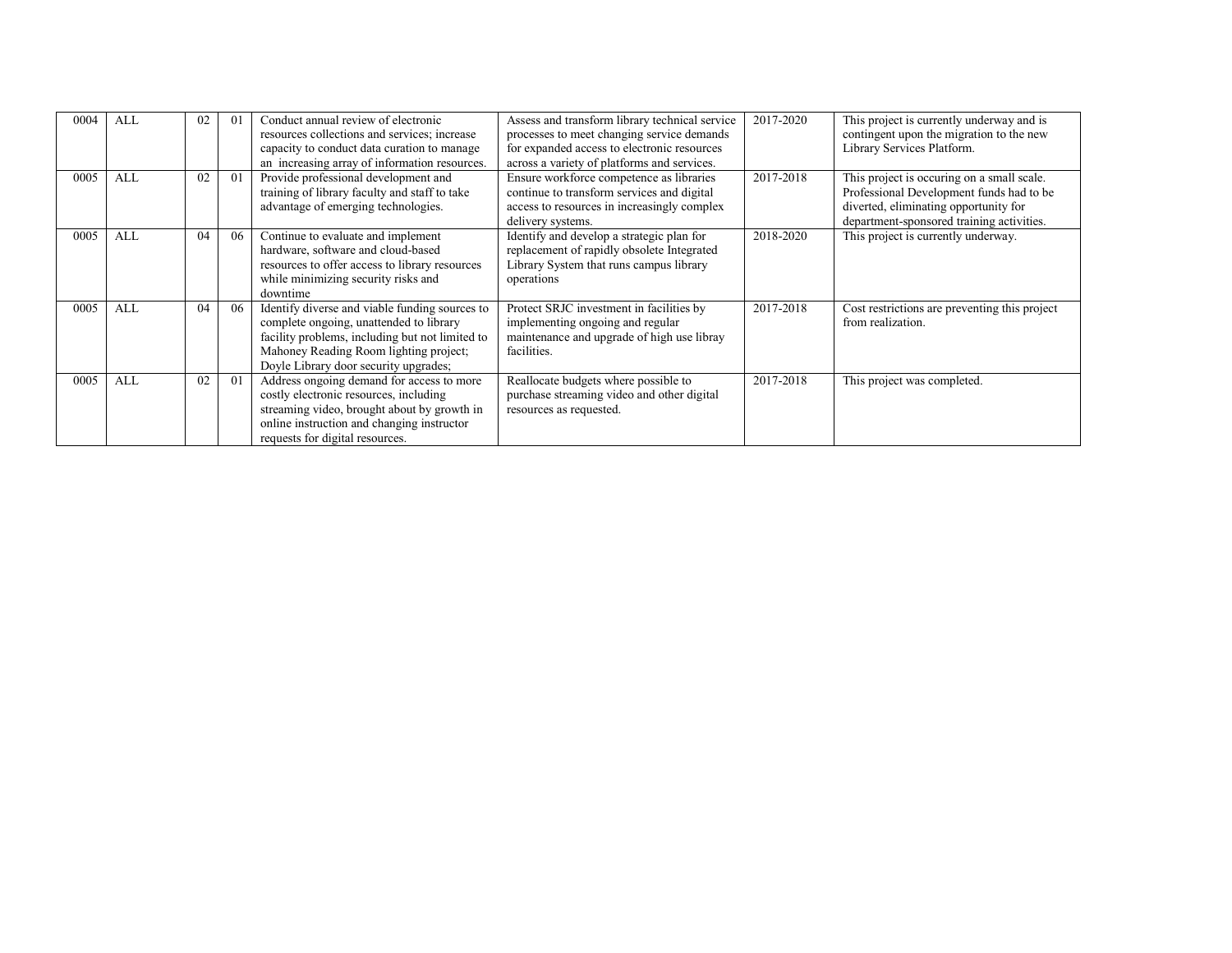# 6.2b PRPP Editor Feedback - Optional

### **Library Space Revitalization Achievements**

The SRJC Libraries completed a three year renovation of learning spaces, reflecting ways the libraries have evolved to meet the changing ways students study and learn. Pedagogical shifts have encouraged experiential learning and advances in information technologies have invited digitally-infused research spaces. To meet these trends, the Doyle and Mahoney Libraries added learning commons environments that fuse physical and digital spaces and services. The guiding principles of the design changes were to enhance space for students to study, connect, collaborate, learn and create knowledge. At both libraries, changes in architecture and furnishings were completed to foster participatory learning and facilitate innovative instruction and research.

### **Library Partnerships**

The libraries embarked on two critical partnerships during this review period. A partnership with Career Education faculty resulted in the creation of six digital media suites that support classroom instruction and offer student access to highly advanced digital laboratories for project creation. The libraries also entered into a partnership with the University of San Francisco to house their branch programs in Doyle Library, thereby generating sufficient revenue to restore and expand library hours for SRJC students. Both partnerships represent innovative approaches to outreach, curriculum support, integrated instruction, and revenue generation.